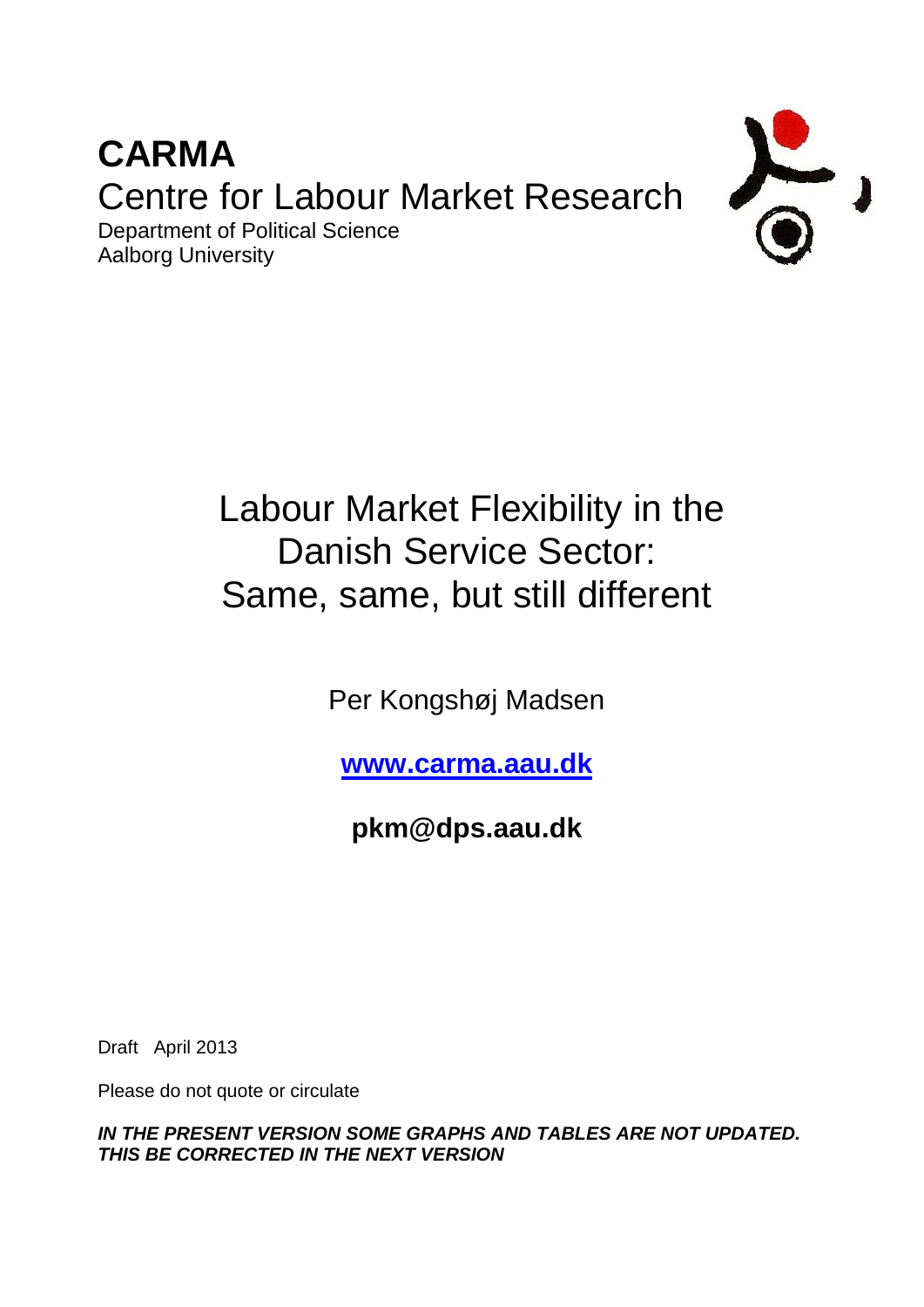### **Table of contents**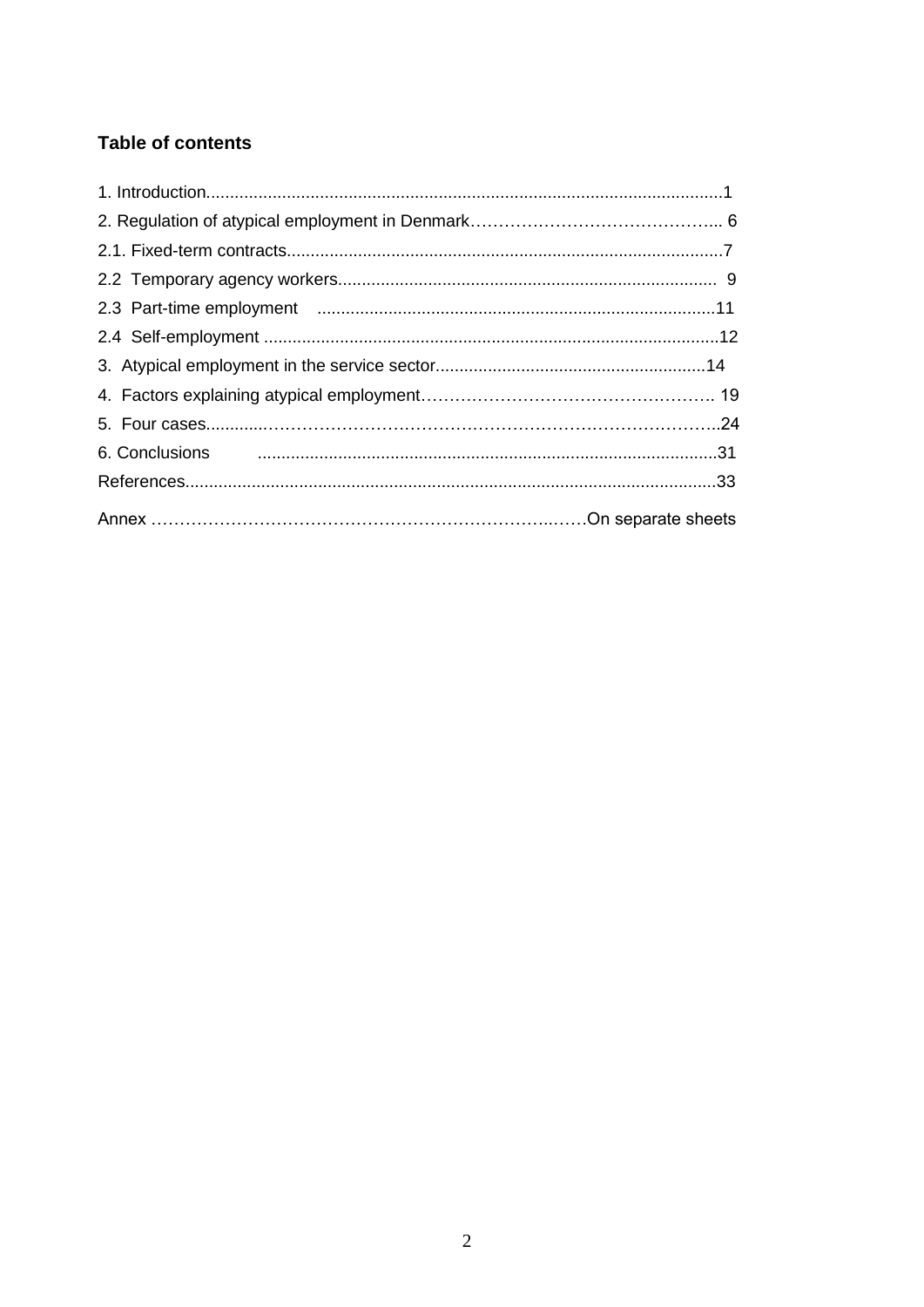#### **1. Introduction**

Denmark has in the last decade been portrayed as one of the foremost real-life examples of flexicurity. In Denmark, a flexible labour market is combined with generous social security and active labour market policies – or what has become known as the "golden triangle" (OECD 2004; Ministry of Labour 1999).

One of the main features of the Danish employment system is a relatively low level of employment protection for employees with a standard contract (OECD 2004, chapter 2, Venn, 2009). The main trade-off between flexibility and security is found for regular (standard) workers who experience a short spell of unemployment in between two jobs. In this context, the unemployment benefit systems functions as a flexibility device, enhancing the mobility and risk willingness of the ordinary workforce. For those, who have problems finding a new job, the active labour market policy ideally serves to upgrade the qualifications and motivation of the individual, and enhance the possibilities for labour market reintegration (Madsen 2003, 2004, 2005, 2006).

Since the majority of the workforce is easy to dismiss, Danish companies have traditionally not resorted to employ "atypical workers". The short story is that the ordinary workforce can be considered "temporary workers" due to the high job mobility and high job turnover rates (Bredgaard et. al 2005, 2006).

But this short story is precisely too short and imprecise. In this case study I review the relationship between Danish flexicurity and atypical employment with an emphasis on the service sector.<sup>1</sup> I define "atypical employment" as the major types of non-standard work deviating from the full-time open-ended employment relationship. This includes part-time employment, fixedterm employment, temp agency work and self-employment. The paper describes the incidence, development and regulation of these "atypical" employment relationships in the Danish service sector.

It is often suggested that permanent and long-time employment relationships has become a thing of the past due to rapid technological restructuring, globalisation of labour markets and new life course preferences of the workforce. The shift from job security to employment security implied by the flexicurity concept is also a reflection of this change.

However, there is not much empirical evidence to back this assumption of the "end of stable jobs". Auer and Cazes (2003), for instance, find a surprisingly high degree of stability in employment relations over time, e.g. average job tenure has hardly changed in the period from 1992 to 2005 (Auer 2007).

In Denmark this stability in the employment relationship is also to a large degree confirmed by time-series data on the evolution of various "atypical" forms of employment relations like part-time employment, fixed-term contracts and self-employment. As an overview Figure 1 shows the prevalence of temporary employment on the Danish labour market compared to the EU, while

<sup>1</sup>  $1$  The paper owes a lot to collaborative work with my colleagues Thomas Bredgaard, Flemming Larsen and Stine Rasmussen, cf. especially Bredgaard et al (2008).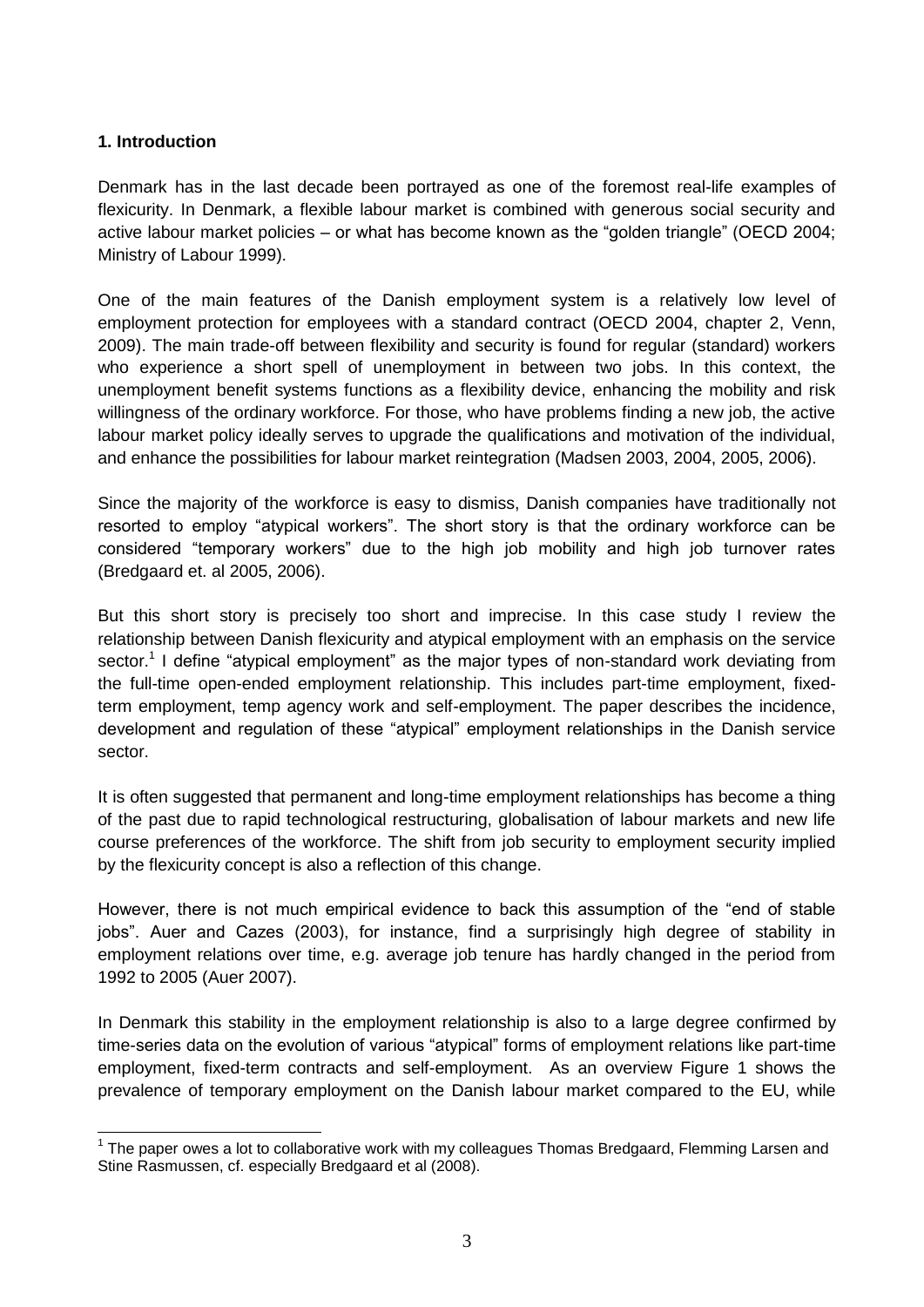

figures 2 and 3 shows the similar statistics for part-time employment and self-employment.

*Figure 1: Fixed term contracts on the Danish labour market and in the EU27, 2001-2010. Share of total employment. Source: Eurostat, LFS.* 

As it is evident from figure 1, non-permanent employment is significant less common on the Danish labour market than in the EU in general. Furthermore, while temporary employment in the EU has been on the rise during the last decade, it has been declining – albeit slowly – in Denmark since 2005. Also there has been a convergence of the shares of non-temporary employment for Danish men and women to a situation in 2010, where the shares are almost equal.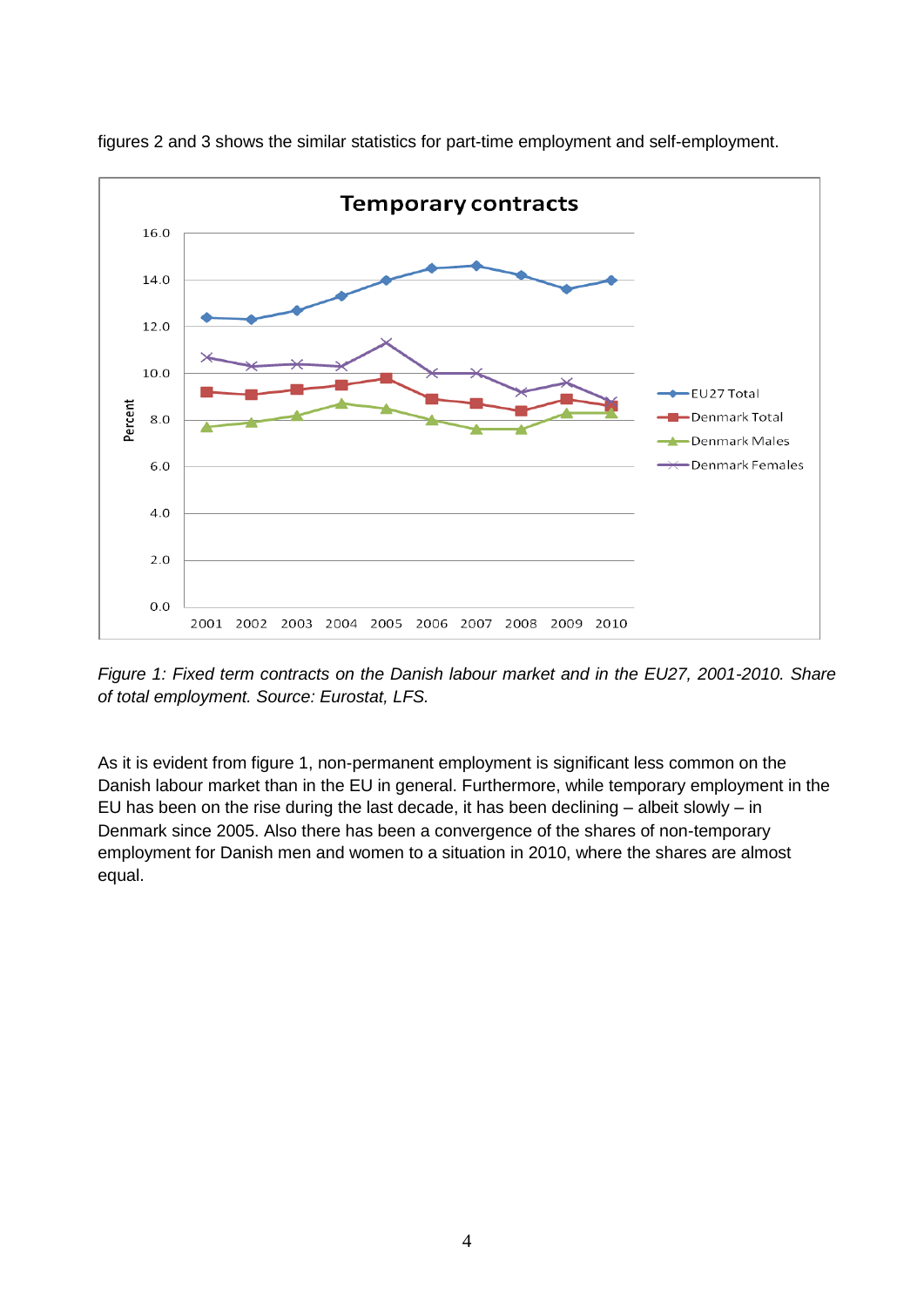

*Figure 2: Part-time employment on the Danish labour market and in the EU27, 2001-2010. Share of total employment. Source: Eurostat, LFS*

With respect to part-time work, the share of part-timers is about twice as high in Denmark as in the EU in general. Especially Danish women show a high prevalence of part-time work, but also Danish men tend to work part-time more often. Actually, the share of Danish men working parttime is about twice as high as for the EU. Actually, in 2010, the shares were 15.2 percent versus 8.7 percent. Also, in Denmark as in the rest of the EU, the share of part-timers has increased in the last decade. Actually, the increase in the Danish case in relative terms is somewhat larger than in the EU in general. This is especially the case, when one looks at male part-time employment, which in Denmark has increased by 50 percent over the last 10 years.

Finally Figure 3 illustrates the level and development of self-employment in EU-27 and in Denmark from 2001-2010.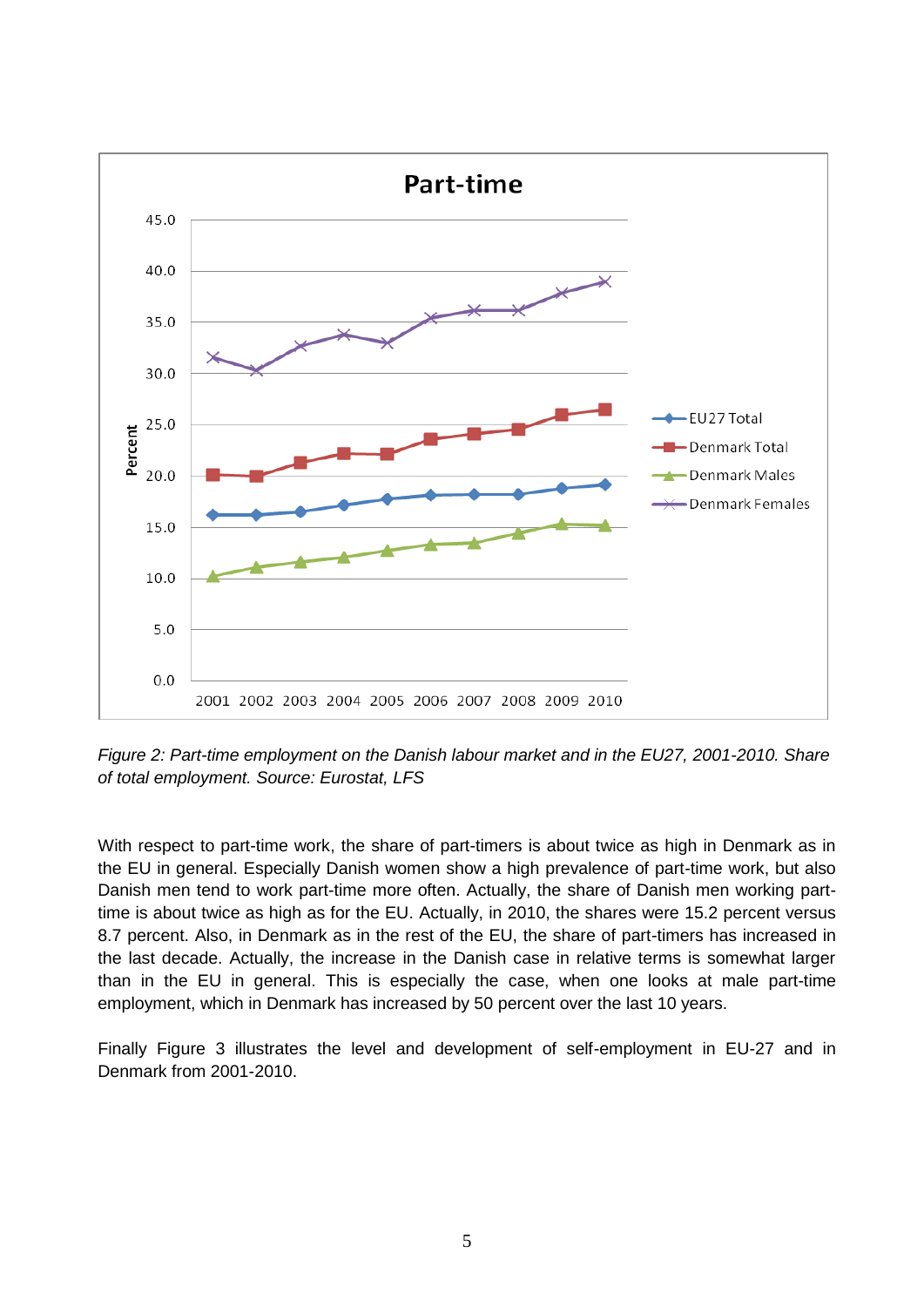

*Figure 3: Self-employment on the Danish labour market and in the EU27, 2001-2010. Share of total employment. Source: Eurostat, LFS*

Compared to EU-27 self-employment is rare in Denmark. Also one notes a difference in the trend in later years, where self-employment as a share of total employment has been on the rise in Denmark, while it has declined in the EU in general. With respect to sex, self-employment in Denmark is much more frequent among men than women. In section 4 these differences are explored in more detail focusing on the service sector.

Summing up the empirical development of atypical work in Denmark – and including the dimension of occupations - figure 4 shows the correlation between the overall growth in the employment of different occupations and the growth in the share of atypical work for each occupation. In this figure atypical employment is defined as the sum of temporary workers and self-employed own account workers. Part-time employees have been excluded since this category, as it is further discussed below, should not in general be conceived at atypical on the Danish labour market. One could have wished to include the group of marginal part-time workers, but this is not possible due to data restrictions.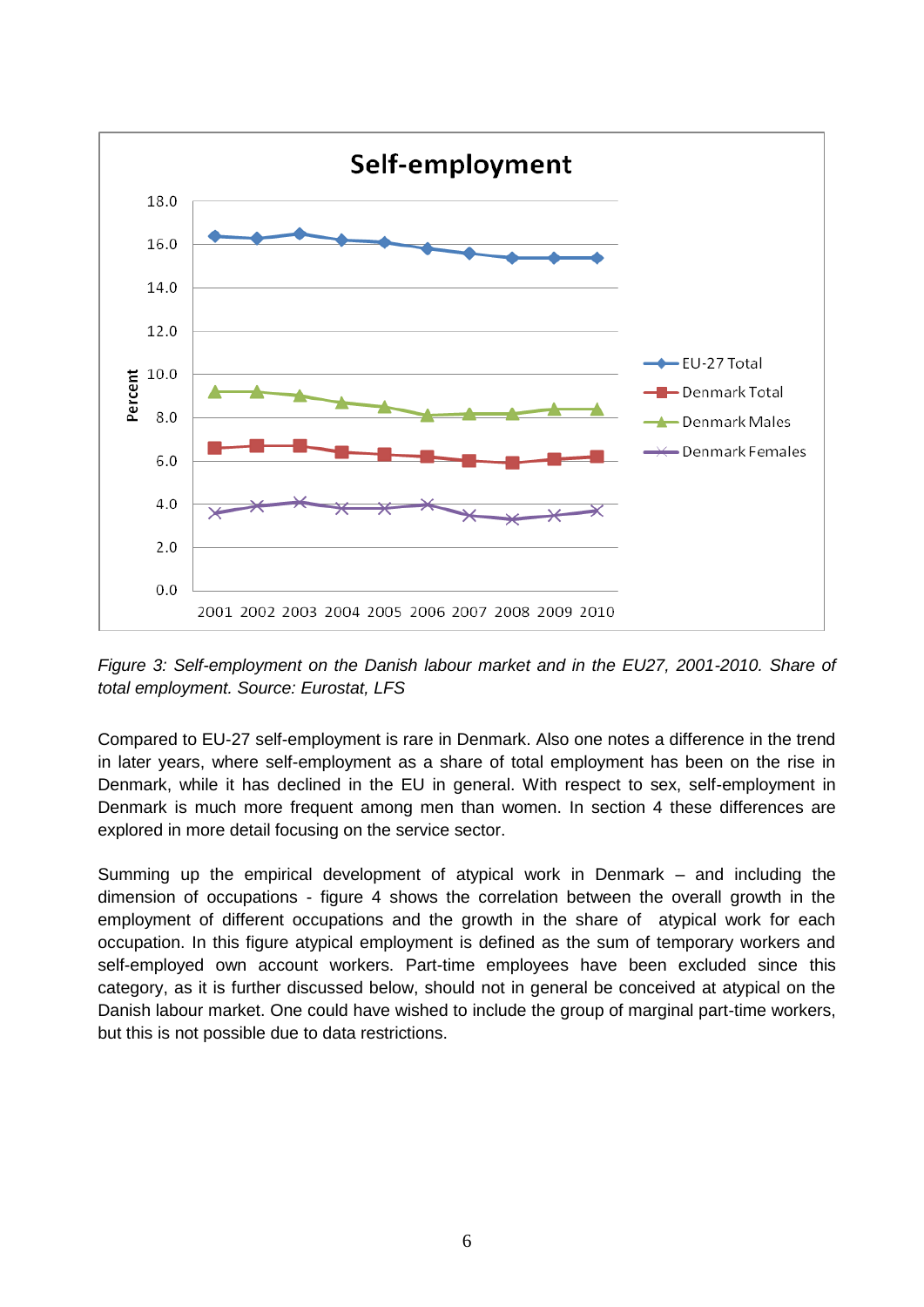

*Figure 4: Growth in employment and change in share of atypical workers by occupations (ISCO-88), 1995-2009. Source: Eurostat.*

There is no clear pattern in figure 4. Four professions show a decline in overall employment during the period, all of about 20 percent. Three of them also have a decline in the share of atypical workers (clerical workers (4), skilled workers in agriculture etc. (6) and plant and machine operators (8)). This could point to an increased tendency for the firms to build closer relations to core workers and, especially for agriculture, the steady mechanization in this sector, which reduces the need for seasonal workers. Only crafts (7) show the opposite development. A closer examination of the data shows that the increase started in 2005, pointing to the rising importance of migrant workers in the construction sectors. Two occupations with increasing employment show rise in the share of atypical workers. Among managers (1) atypical employment is rising, mainly due to an increase in self employed with no employees. A similar development is seen for the rapidly increasing group of professionals (2), where the number of own account self-employed has almost tripled during the period considered. Finally among the occupations with increasing employment and a declining share of atypically employment, one notes the rather steep decline for service and sales worker (5). Here the decline is mainly caused by a fall in the number of temporary employees.

Some final general observations of the role for different occupations of atypical employment in Denmark can be made from figure 5, which shows the correlation between the share of atypical employment (again defined as the sum of temporary workers and own account self-employed) and the wage dispersion in the respective occupations (again defined by ISCO-88). Wage dispersion is measured as the relation between the wage for the upper quartile and the lower quartile. Other measures of wage dispersion give similar results and have therefore not been reported here.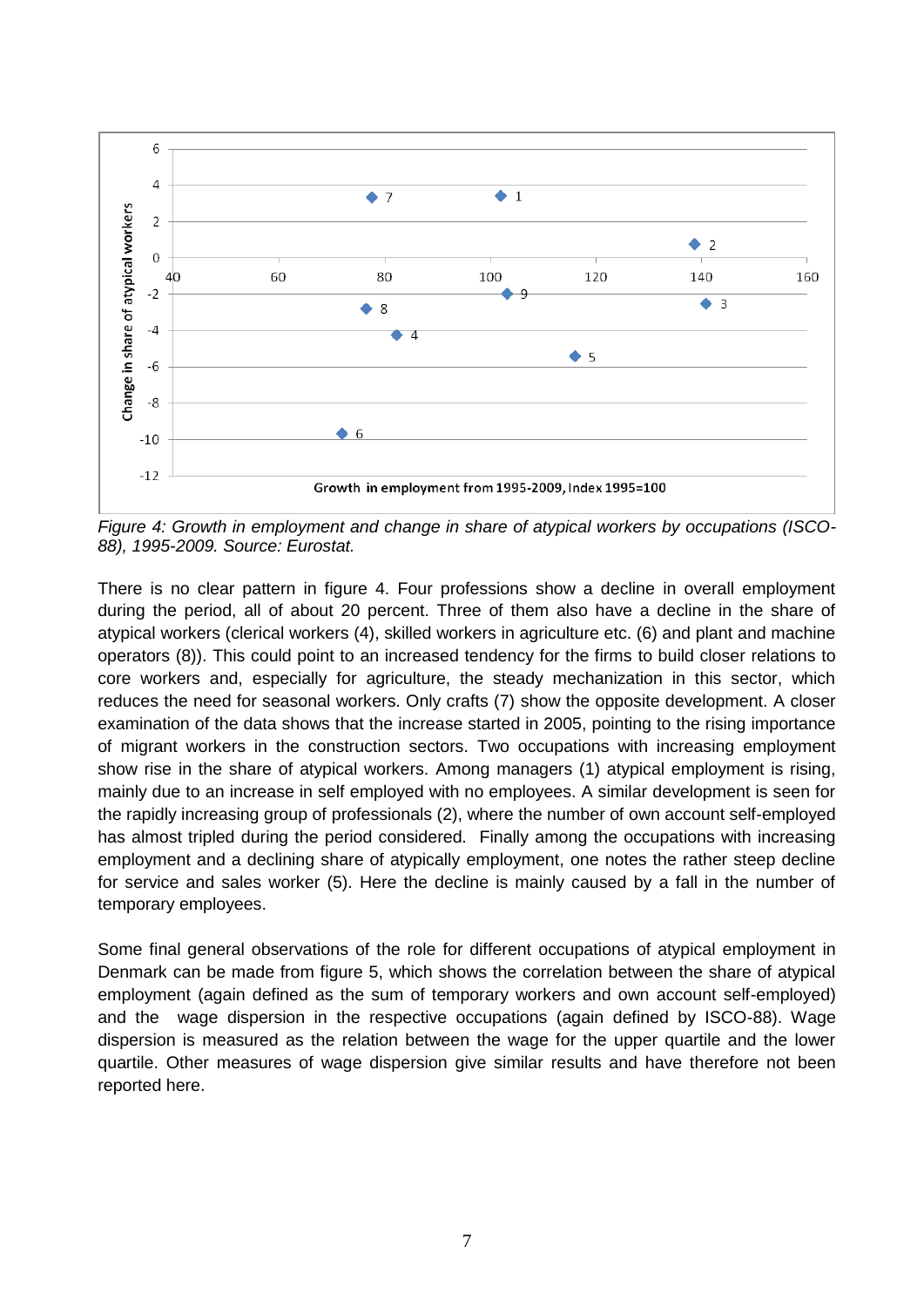

*Figure 5: The share of atypical workers and the wage dispersion measured as the relation between the wage for the upper quartile and the lower quartile for different occupations (ISCO-88), 2009. Source: Compiled by the author based on data from Statistics Denmark and Eurostat.*

Main impression from figure 5 is that the dispersion in wages is rather limited for all occupations in spite of different shares of atypical workers. This can be interpreted as the outcome of a highly regulated labour market, where atypical workers in general work under the same collective agreements as other workers. The only outlier is managers, where the high (and rising) share of atypical employees is also reflected in a very large wage dispersion. Given the fact that this segment of the labour market is characterized by more individual wage negotiations on a less regulated labour market, the observation is not surprising.

#### **2. Regulation of atypical employment in Denmark<sup>2</sup>**

The term "atypical employment" is a very broad label for the different forms of employment that are not consistent with the typical concept of 'normal', 'regular' or 'standard work', which is understood as a full-time contract on a permanent basis with a single employer (Kalleberg 2000). In that sense, atypical employment is everything that normal or regular employment is not. What is considered atypical can vary from country to country, but in general forms of employment like part-time work, fixed-term contracts, agency work and different forms of self-employment are

<sup>-</sup> $2$  This section is an update of Bredgaard et al, 2009, section 3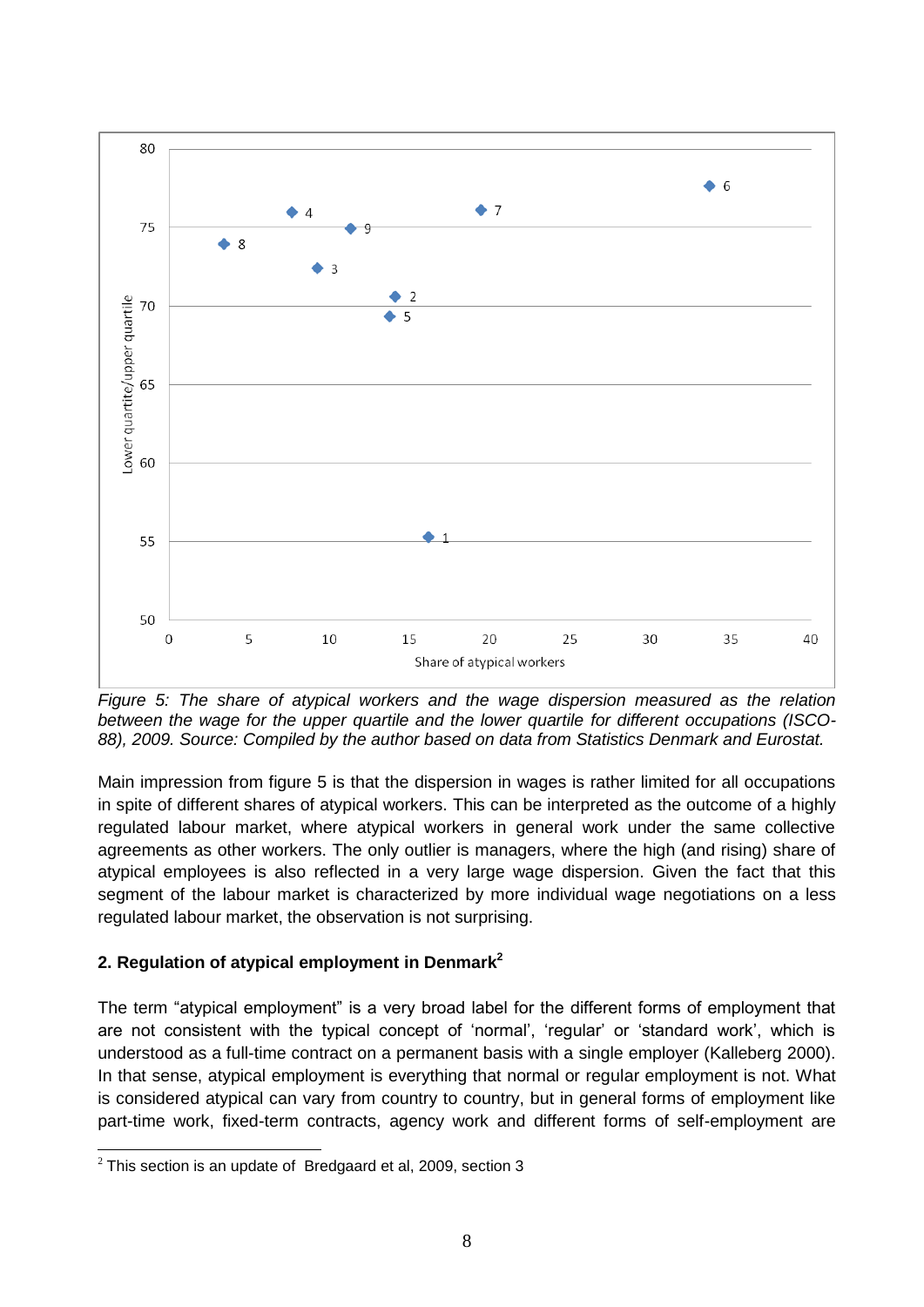defined as atypical.

When atypical employment is understood as the opposite of standard employment it may also include independent contracting, home-working, telecommuting, various flexible working time arrangements, job-sharing, secondary jobs, seasonal jobs, undeclared work, family work etc. (Kalleberg 2000, p. 343-344). In this chapter I will, however, stick to the more conventional definition of "atypical" employment as only including the major kinds of non-standard work: Parttime work, fixed-term contracts, temp agency work and self-employment.

Atypical employment is often associated with worker insecurity. Compared to standard workers, "insecurity" may constitute a lesser extent of job protection (measured by employment protection legislation, EPL), social security, employment security and combination security (work-life balance). The question is therefore, whether persons in "atypical employment" enjoy the same level of protection as ordinary workers. Focus in this section is on the formal level of protection in legislation and collective agreements. The implementation of the regulation is only discussed, if there is available empirical evidence, which is not often the case.

In this context, it is also worth noting that there are different levels of regulation for the employment relationship. For instance, the European Commission regulates part-time work, fixed term contracts and temporary agency work through directives that are implemented by either law or collective agreements in the member states. In Denmark there is a special mechanism for implementing such EU directives. A practice has evolved in which the main labour market organisations transplant directives into binding collective agreements, and national labour laws are considered "subsidiary" to cover those employers and employees that are not covered by collective agreements (*erga omnes*). The long-term viability of this implementation model is, however, still uncertain (Nedergaard 2004).

The following sections review the development, incidence and regulation of various forms of "atypical" employment in the Danish case.

#### *2.1. Fixed-term contracts*

In a fixed-term contract the employer and the employee have agreed to terminate the employment relationship at a certain point in time without further notice. This time may be a certain date, by the completion of a certain task or at the return of another employee, who has been temporarily replaced (Danish Employers Association 1999, p. 204; Hasselbalch 2003).

As mentioned above (cf. figure 1) the share of employees in fixed-term contracts in Denmark has remained rather stable over time with a slight decline in recent years, while the share has actually risen in the EU over the same period. Thus, the incidence of fixed-term contracts in Denmark is rather low compared to a number of other EU countries.

The few studies that have been made on fixed-term contracts in Denmark show that women and low educated people are more likely to be in fixed-term contracts (Eriksson/Jensen 2003). Recent data from the LFS (Eurostat) show that in 2010 around half of those working in a fixed-term contract chose this form of work, because they couldn't find a permanent job. Studies have also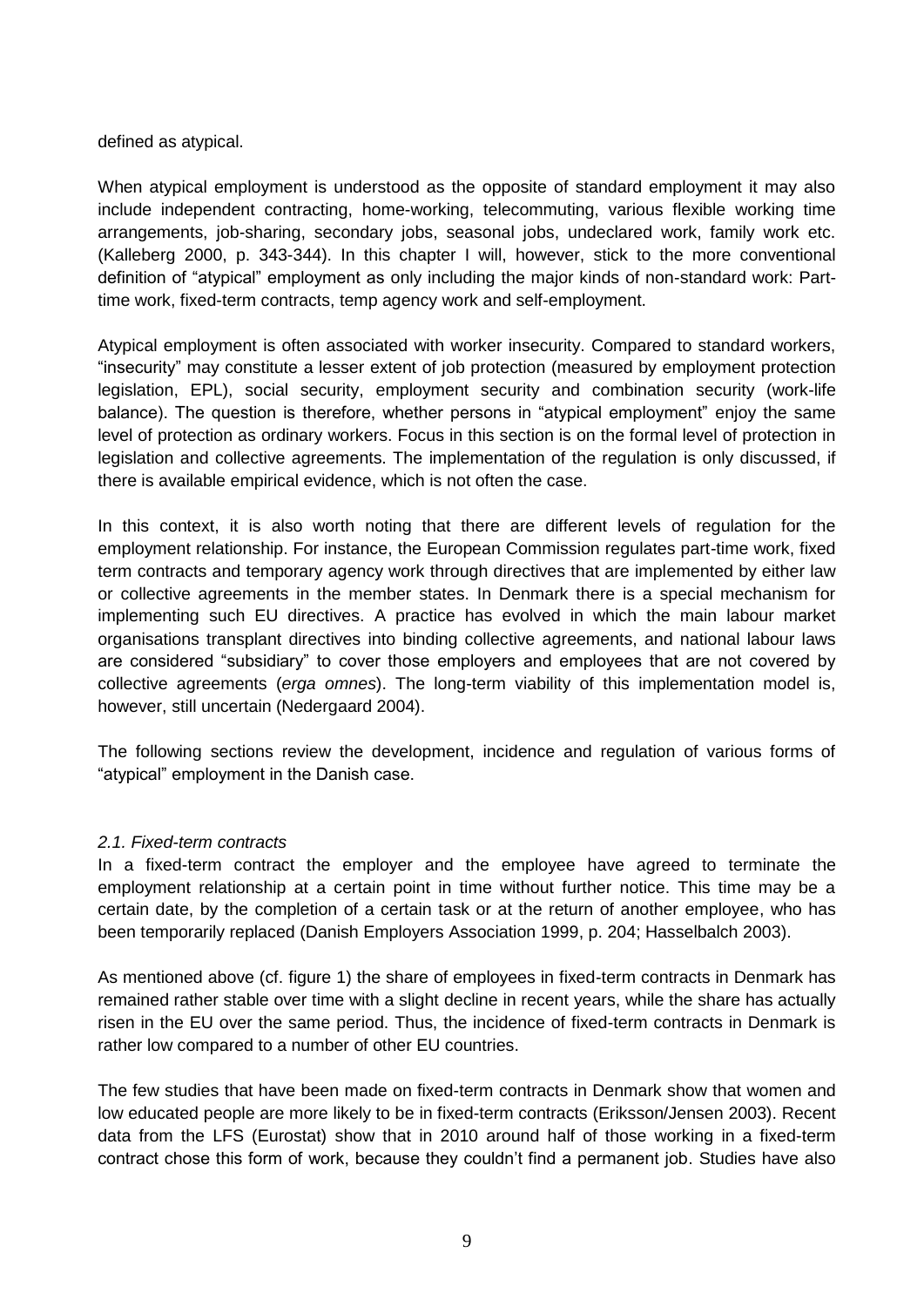shown that fixed-term workers have lower wages than permanent workers. The study by Erikson and Jensen showed that permanent workers have a 6-7 percent higher wage than fixed-term employees (Eriksen/Jensen 2003, p. 13), and Vanessa Gash has shown that temporary workers are at risk of being low paid (Gash 2005). $3$  Erikson and Jensen's study also showed that previous work in a fixed-term contract gives higher odds of being in a fixed-term contract later on (Eriksen/Jensen 2003), which may indicate that some people are at risk of being in temporary jobs over a long period of time.

Fixed-term contracts are regulated by laws and collective agreements. Except from standard terms of notice, fixed-term workers are generally covered by the same collective agreements and by the same legislation as permanent employees (e.g. holidays, seniority, salary during sickness etc.). In a survey from 2000, it was found that 88 percent of all employees with fixed-term contracts were covered by collective agreements, 74 percent were members of unemployment insurance funds, and 70 percent were members of trade unions (Madsen/Petersen 2000, p. 74, 76).

Since 2003, all fixed-term workers are covered by the law on fixed-term contracts (*Lov om Tidsbegrænsede Ansættelser*). This law stem from an EU-directive from 1999. The main objective is to improve the quality of fixed-term contracts in all the EU-countries by ensuring that fixed-term workers have the same possibilities and rights as employees in standard contracts. This means, for instance, that fixed-term workers must be given access to continuing vocational training on the same terms and conditions as permanent employees, and that employers are obliged to inform fixed-term workers on vacant positions in the company in order for the fixedterm worker to achieve a permanent position. Another important objective of the law is to protect the fixed-term workers against employers' improper use of successive renewals. Therefore a fixed-term contract can only be renewed due to objective conditions such as maternity leave or sickness or because a longer contract is needed in order to complete the task. In some areas of the labour market (like teaching and scientific work) only two renewals can be given before the fixed-term contract terminates.

A standard indicator of the level of regulation of "atypical" employment is the OECD measure on regulation of temporary employment (Venn, 2009). The index measures the restrictions on the use of temporary employment by firms with respect to the type of work for which these contracts are allowed and their duration.

The strictness of regulation of temporary employment is at a medium level in Denmark, when compared to the other countries in the sample. The OECD reports that fixed-term contracts are allowed for specified periods of time and/or for specific tasks. They are widely used, particularly in professional services and construction. But renewal of fixed term contracts must be based on objective reasons. Generally, there is no legal limit for the maximum number of successive fixedterm contracts or the accumulated duration of such contracts, but renewal of fixed-term contracts must be based on objective reasons.<sup>4</sup>

1

 $3$  Low pay is defined as gross hourly earnings below 60 % of the median wage (Gash 2005, p. 11).

<sup>4</sup> www.oecd.org/employment/protection. Fact sheet on Denmark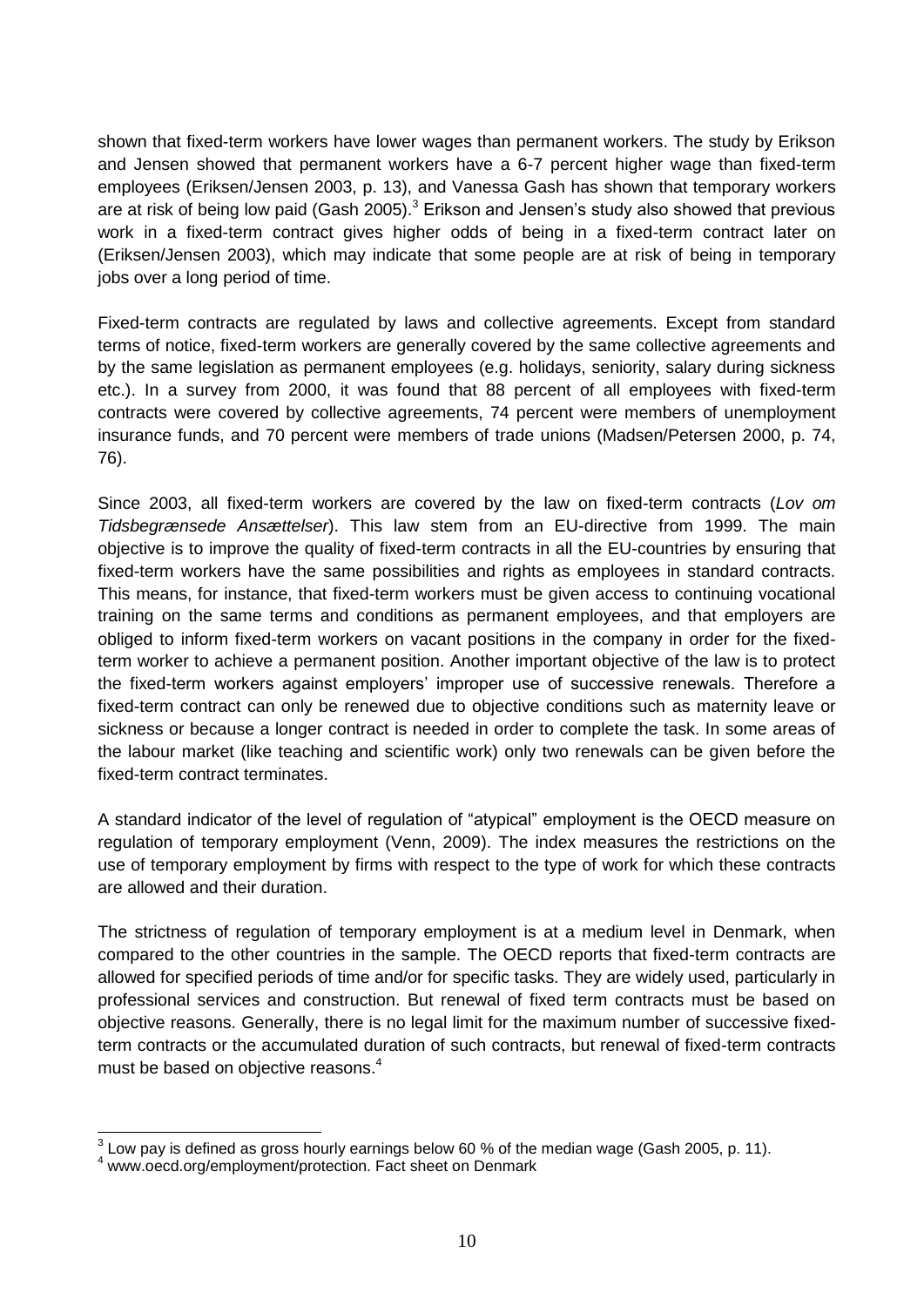

*Figure 6: Protection of permanent workers and regulation on temporary employment in Denmark and eight other OECD-countries. Source: www.oecd.org/employment/protection).*

It is evident from the very nature of the contract, that fixed-term workers have less job security than permanent employees. Because of this inherent job insecurity, it becomes important for the fixed-term worker to have access to the social security system if becoming unemployed. In this respect, the Danish income security system is universal, thereby not distinguishing between the rights and responsibilities of standard and non-standard workers. Uninsured unemployed receive social security benefits, while insured unemployed receive unemployment insurance benefits (UIB) from the unemployment insurance funds. The conditions for eligibility of UIB may, however, impact on fixed-term workers. To become eligible for UIB, one must be a member of an unemployment insurance fund, and have paid contributions for at least 52 weeks over a period of 3 years.

#### *2.2. Temporary agency workers*

A specific type of fixed-term contract work is temporary agency work (TAW). It differs from fixedterm contracts since the temp agency functions as liaison between the user company and the temp worker, and functions as the direct employer of the temp worker. According to Eurofound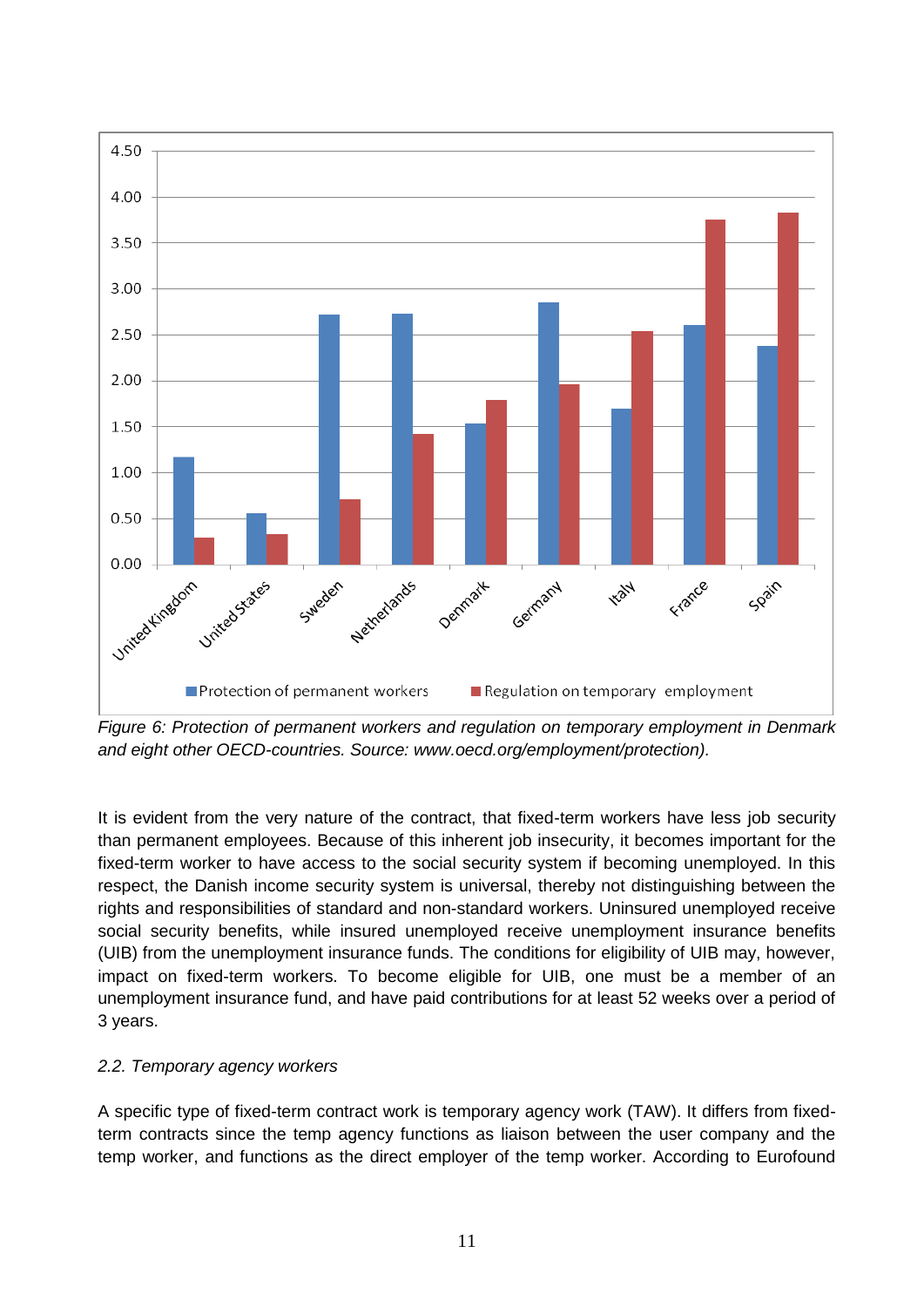(2006) the share of TAW of total employment in Denmark was actually the lowest in EU-15. However, in the last decade or so the share of TAWs has tripled from 0.3% (1999) to 0.9% (2006). The increase did especially occur with the economic boom after 2004, and the influx of immigrant workers due to the enlarged European Union (AErådet 2006). According to the latest figures from Statistics Denmark, the number of full-time employees by temporary work agencies was 13,800 persons in 2009, a decline from 21,500 in 2008. In 2009 this represented a meagre 0.6 percent of total employment.<sup>5</sup>

|                                          | 2007 | 2008 | 2009 | 2010 |
|------------------------------------------|------|------|------|------|
| Total                                    | 100  | 100  | 100  | 100  |
| Computer and telecommunication personnel |      | 3    | 3    | 5    |
| Other office support personnel           | 15   | 13   | 12   | 12   |
| Commercial and trade personnel           |      | 1    | 3    |      |
| Industrial workers                       | 34   | 24   | 20   | 29   |
| Transport, warehousing and logistics     | 14   | 15   | 12   | 16   |
| Hotel and restaurant personnel           | 3    | 4    | 7    |      |
| <b>Nurses</b>                            | 6    | 6    | 6    | 3    |
| Social and health assistants             | 19   | 19   | 18   | 12   |
| Doctors and other medical personal       | 5    | 7    | 10   |      |
| Other personnel                          |      |      | 8    |      |

*Table 1: The distribution of TAW by sector (measured in hours sold). Source: Databanks of Statistics Denmark. PRDST714*

As shown in table 1, the main sectors for TAW are manufacturing industry, transport, warehousing and logistics and finally health care. Around two third of the hours performed by TAW are in the service sector, which roughly reflects the share of the sector in total employment.

Temp agency work is not covered by the law on fixed-term contracts, or any other law, but regulated through collective agreements. This situation is probably not sustainable in the longer run. In June 2008, the Council of the European Union struck a political agreement on a common position for a directive on temporary agency work. The aim of the proposal of the Council is to ensure the principle of equal treatment. Although the Danish labour market organisations may implement the directive within their jurisdiction, supplementary laws will also be necessary to cover the remaining workforce.

Traditionally, the trade unions have opposed TAW, as well as other types of "atypical" employment, as they believed that temp workers would undermine the wage and working conditions of regular workers. Gradually, however, TAW and other types of "atypical" employment have become accepted as a lasting phenomenon in the economy, and the trade unions have instead tried to include them in the system of collective agreements and bargaining. This means

-

<sup>5</sup> www.statistikbank.dk: ERH17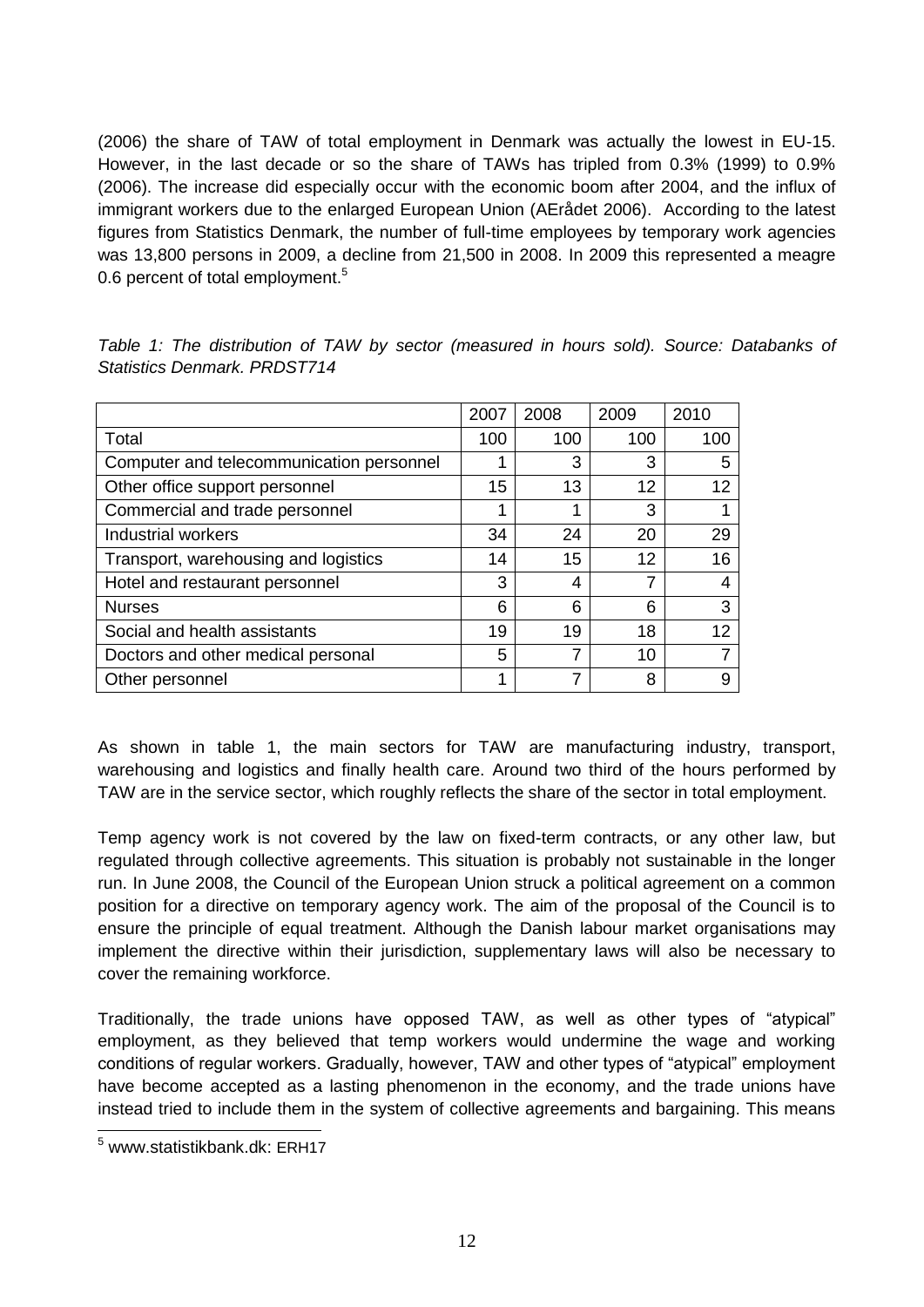that today TAW are by and large covered by collective agreement, and temp agencies are also to a large extent members of the employer's associations (Andersen 2007, p. 71).

Andersen (2007) analyses different dimensions of security for TAW in Denmark and Holland, and finds that their wage and working conditions have been "normalised", i.e. gradually becoming equivalent to regular workers in terms of wages, pensions, holidays, sickness benefits, maternity leave etc. Due to the complex employment relationship between the user company and temp agency there are, however, still disputes about which collective agreement apply (and derived from this which pay and working conditions that apply) and challenges in extending the coverage of collective agreements to the increasing number of immigrant workers from Eastern and Central Europe (Andersen 2007).

#### *2.3. Part-time employment*

As mentioned above, Denmark has a rather high percentage of part time workers. However, in the Danish case, part-time work is rarely considered "atypical" or "precarious" work, but rather a "normal" standard type of work, albeit with a shorter working time (Madsen/Petersen 2000, p. 61).

This does not imply, however, that all part-timers are voluntary part-time workers. In 2010, 15 percent of all part-time employed in Denmark replied in the Labour force Survey that the main reason for working part-time was because they found it impossible to find a full-time job. This share of "involuntary" part-timers was however significantly below the EU-average of 26 percent. Among young persons aged 15-24 years involuntary part-time is down to 10 percent, probably reflecting that they work part-time because they are involved in education and training activities. There is moreover no clear gender difference in the share in involuntary part-timer, which in 2010 was 15 percent for men and 16 percent for women. Like in other European countries, part-time workers are more frequent in specific sectors (particularly retail, hotels and restaurant, and the public sector).

As for other categories of workers, the regulation of part-time work is a mixture of collective agreements and law. For instance, the 1997 EU directive on part-time employment was in 2001 implemented by the social partners in the private sector. Supplementary agreements have also been struck between the social partners representing various public sector employees. The main objective has been to avoid differential treatment of full-time and part-time workers, unless objectively justified.

In 2002, a new Part-time Law was passed. The law was met by some criticism from the trade unions for interfering with the traditional Danish model of voluntary collective bargaining, and out of fear that workers could be forced from full-time to part-time employment. The main intention of the part-time law was to remove the barriers laid down in collective agreements for part-time work. If there is agreement between the employer and the employee, an individual worker can change from full-time to part-time. If a worker is dismissed, due to a rejection of a request to go on part-time or due to his or her own request to change to part-time, then the employer has to pay compensation. Thus, the law does not grant employees a right to part-time work, but they have an option, if the employer agrees. The law only applies to persons already employed, not newly recruited workers. In relation to recruitment, there are still a number of limitations to part-time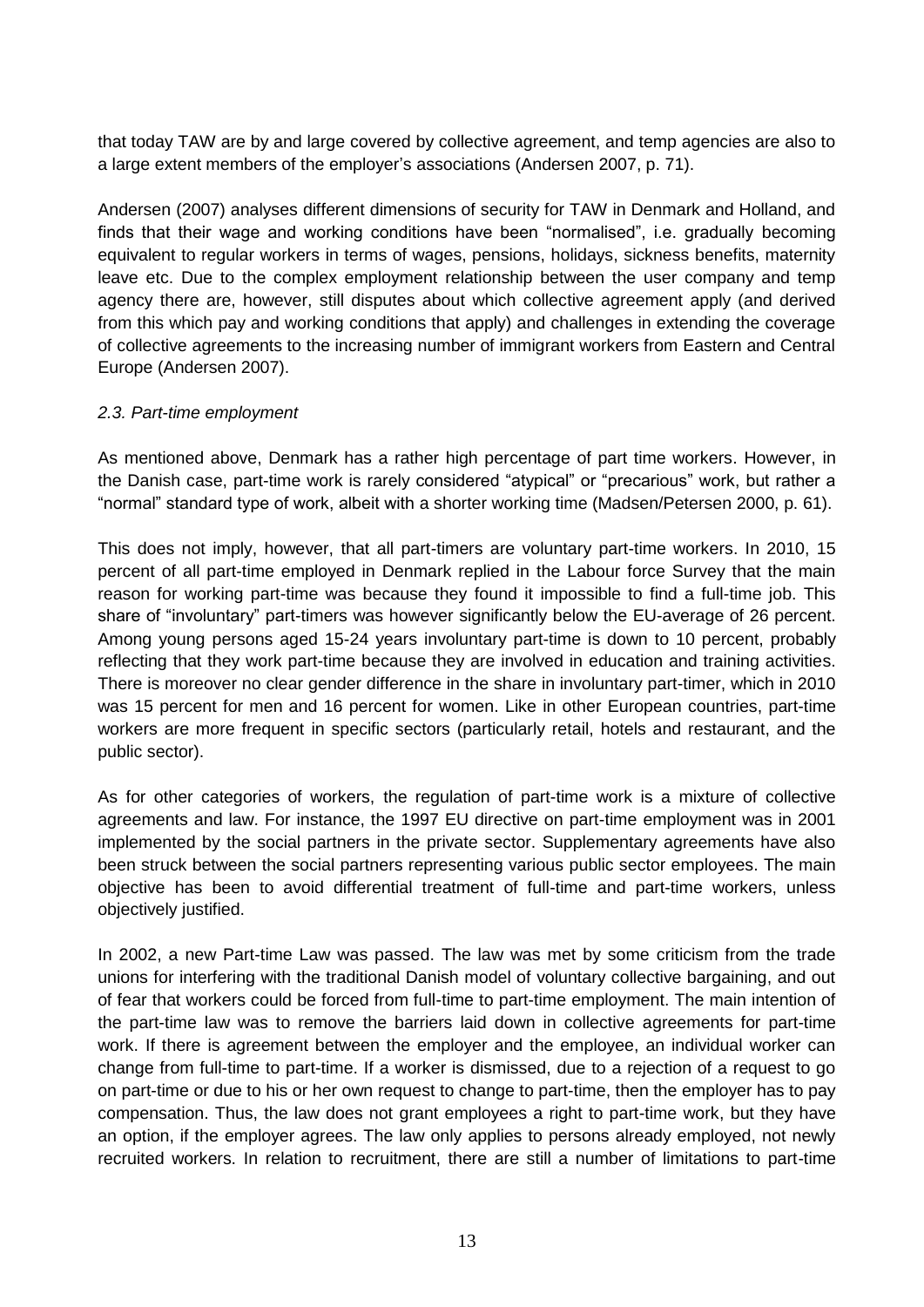employment that applies, e.g. regulation on the maximum number of part-time workers, the rule that part-time workers should not substitute full-time workers, and that part-time employment must be negotiated with the shop stewards (Danish Confederation of Trade Unions 2004). Since the law was passed in 2002, the incidence of part-time work has increased by some 7 percentage points (cf. figure 2 above).

If part-time workers become unemployed they have the same access to income protection as fulltime workers. Both full-time and part-time employees can become members of an unemployment insurance fund. Part-time insurance is an option for persons working less than 30 hours per week. Membership contribution and the level of unemployment benefits are lower for part-time unemployed. Thus, benefits cannot be higher than two-thirds of the benefits for a full-time insured person. In addition, part-time insured unemployed who gain a new job with less than 30 hours a week are eligible to supplementary unemployment insurance benefits (for a period of 30 weeks within the last 104 weeks).

Thus, except from the reduced working time, part-time workers are generally covered by the same collective agreements and the same legislation as full-time employees. Also, when it comes to collective pension schemes, part-time workers are covered by the same system as full-time employees, only with proportional reductions in contributions and pensions. In summary, parttime work must be seen as an institutionalised and regulated form of employment on the Danish labour market, which in almost all respects is treated similar to regular full-time employment.

#### *2.4. Self-employment*

Self-employment is often defined as a category of workers in between regular employees and regular employers characterised by doing the work alone without hiring subordinate employees (Madsen/Petersen 2000, p. 66-67). In the literature, self-employment is often referred to as a type of "atypical" employment, which unemployed persons resort to due to lack of job opportunities on the regular labour market. In general, this does not seem to be the case in Denmark, where selfemployment is to a large extent a voluntary choice.

The incidence of self-employment in Denmark is comparatively low, and has remained almost constant with a slight increase in recent years (cf. figure 3). A characteristic feature of those starting their own business is that their educational background is above average, with fewer having only a basic education and more being skilled workers or having a long-term education – the majority being men (about 75 %) (Erhvervs- og Byggestyrelsen 2006, p. 24). Self-employment is most widespread in the traditional sectors of agriculture and fishing, but also in construction and services, which has a tradition for skilled workers moving into self-employment as part of their career.

In general, self-employment is not conceived as a strategy for persons to avoid unemployment, and there are not any longer special programmes to support unemployed, who want to start their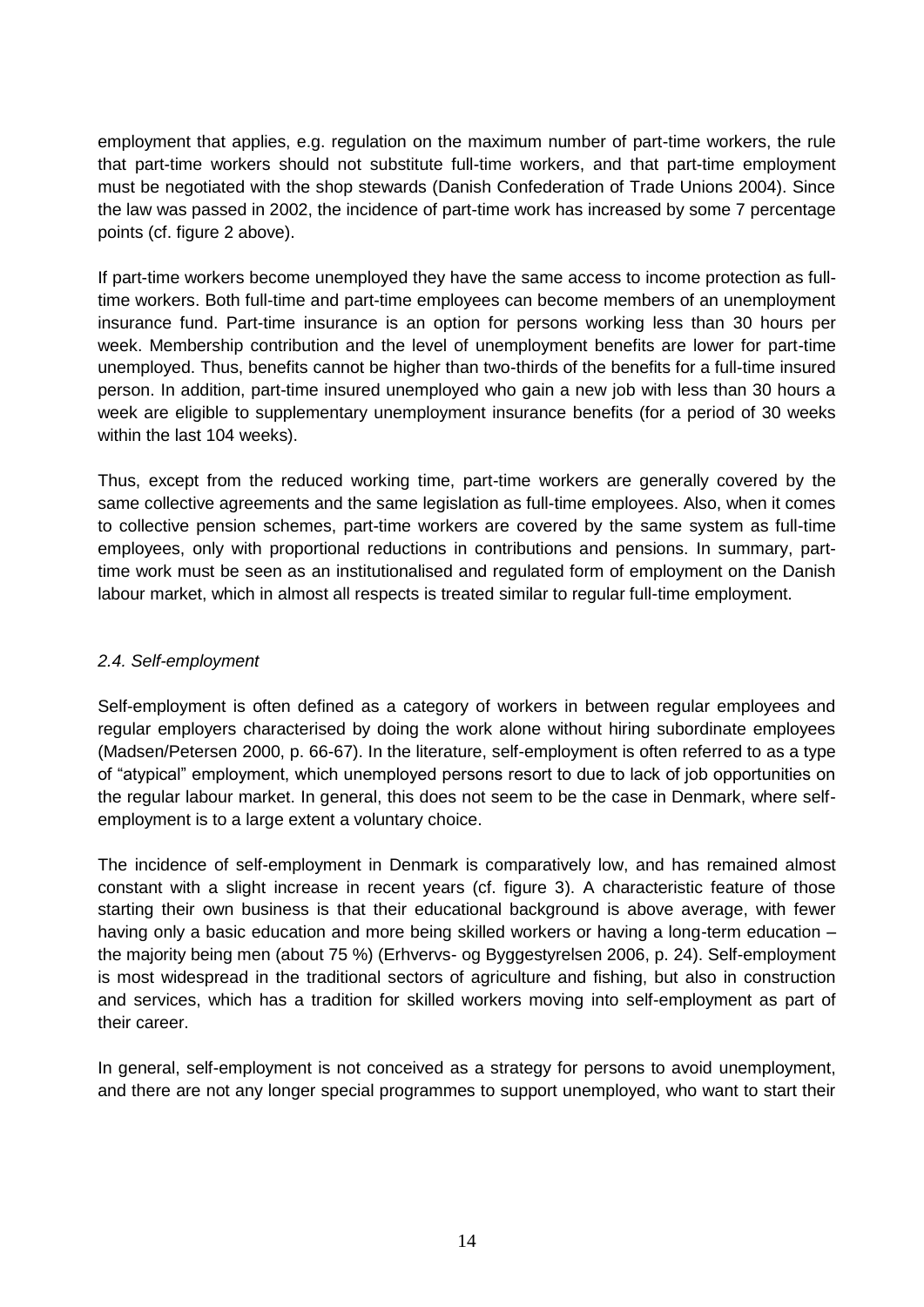own business.<sup>6</sup> One exception is found among immigrants, where self-employment can be identified as a way of entering employment in situations, where lack of skills or discrimination hamper entering into paid work (Rezaei 2007).

In line with the universalistic character of the Danish welfare state, social security is in general not related to the kind of labour market attachment that an individual has. Self-employed are, therefore, eligible to the same types of social security (unemployment benefits, sickness benefits and leave benefits) as regular workers. In some cases, however, special rules may apply due to the particular character of the status as self-employed compared to that of a wage earner. This also goes for unemployment benefits, where self-employed and their assisting spouses voluntarily can join an unemployment insurance fund (two special funds exist for self-employed) and receive unemployment benefits in the case, when they have to close down their business.<sup>7</sup> Similarly, while being eligible for public sickness benefits (including maternity and paternity benefits) after two weeks of sickness, a self-employed or an assisting spouse may voluntarily take an insurance, which allows them to draw sickness benefits from the first or the third day of illness/leave. Self-employed and their spouses in principle have the same rights to receive economic compensation in relation to childbirth as wage earners. Therefore they also have to fulfil requirements for employment (as self-employed) over the last 12 months: Over the last 12 months before applying for maternity or paternity benefits, the self-employed or assisting spouse must have been self-employed during at least 6 months with a weekly working time of at least half of normal full-time employment (at present 37 hours per week). One of the six months must be just before the leave period. There are no special provisions for temporary replacement during maternity or paternity leave.

In the Danish discourse on entrepreneurship it is often argued that the entering into selfemployment is held back by a widespread "wage-earner"-culture. For this reason a number of policy-initiatives have been launched to promote the idea of self-employment among schoolchildren and students and to counsel and assist individuals, who have the ambition to start their own business. However, the situation of self-employed with respect to social security provisions is rarely a political issue. Again this is probably a reflection of the present status of their social protection, where self-employed are covered as part of the general "safety net" of Danish social protection and not as a special target group.

1

 $^6$  Early attempts to promote self-employment as a job opportunity for long-term unemployed were terminated due to lack of adequate results, the main reason being that the large majority of unemployed persons participating in the scheme did not have the qualifications needed for running a business of their own (Ploughmann/Buhl 1998).

 $7$  About 70 % of the self-employed are members of an unemployment insurance fund, which is only slightly below the average for ordinary wage earners (Madsen/Petersen 2000, p. 68).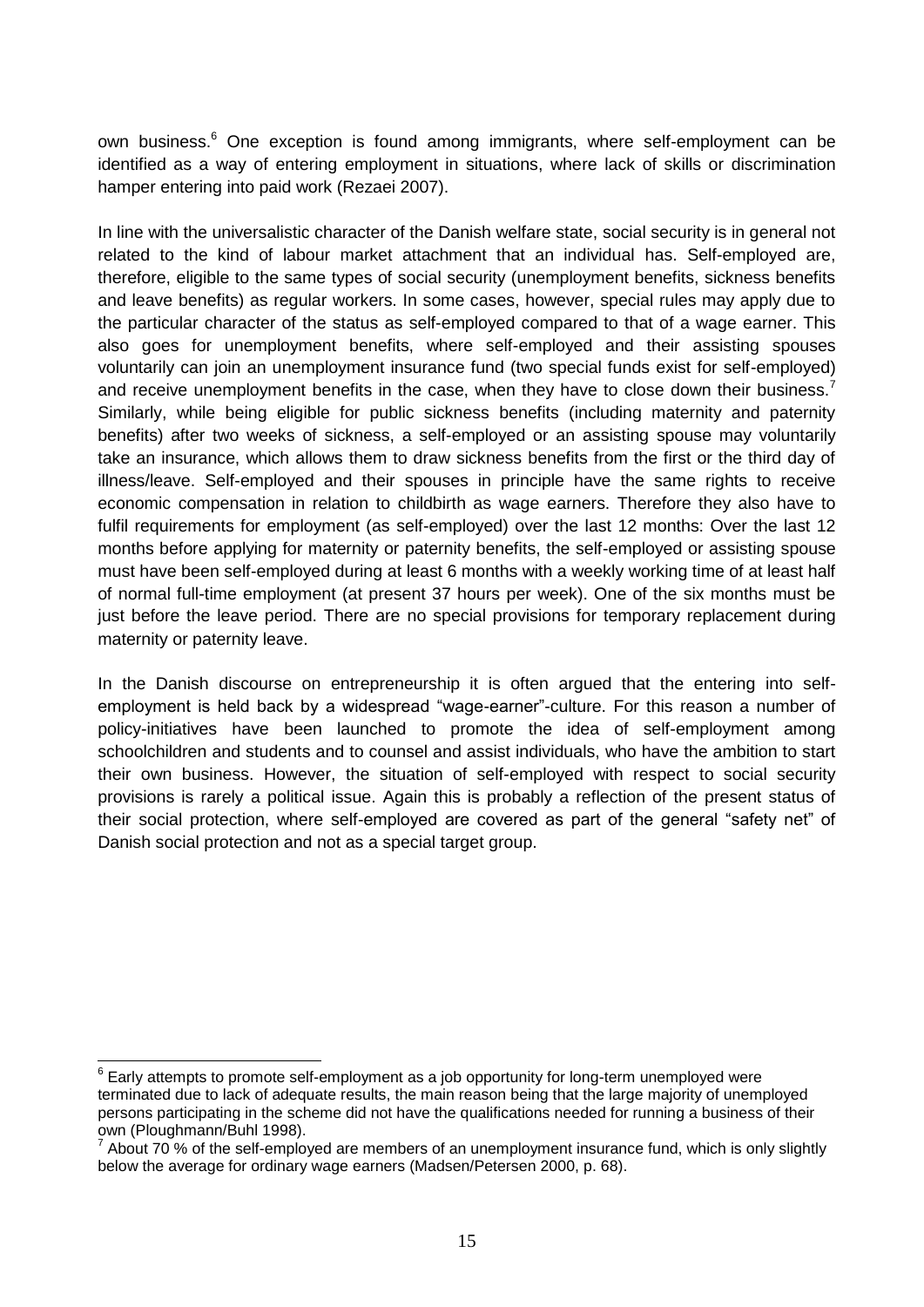#### **3. Atypical employment in the service sector**

As in other countries, the Danish service sector is very heterogeneous – ranging from advanced consultancy agencies to low-skilled cleaning services. Annex tables A1 and A2 give an overview of the employment by sector and socio-economic status. For comparison the tables also include the primary and secondary sectors.

Table A1 in the annex illustrates the dominance of the service sector in the Danish economy. While the primary and secondary sector count for about 21 percent of total employment, the private service sector takes up 46 percent. The remaining 33 percent is public employment. However the employment shares differ considerably, when one looks at different socio-economic groups. Thus, by example, agriculture only employs 2.7 percent of all employed persons, but 18 percent of the self-employed and more than one third of the assisting spouses. On the other hand "trade and transport" is a particularly important sector for low skilled workers. Also, as shown in table A2, especially real estate, other business services and arts and entertainment stand out as having a large share of self employed.

Table 2 sums up the information presented in the previous sections by presenting an overview of the frequency of the three major forms of atypical employment in the Danish service sector. For comparison the primary and secondary sectors are also included.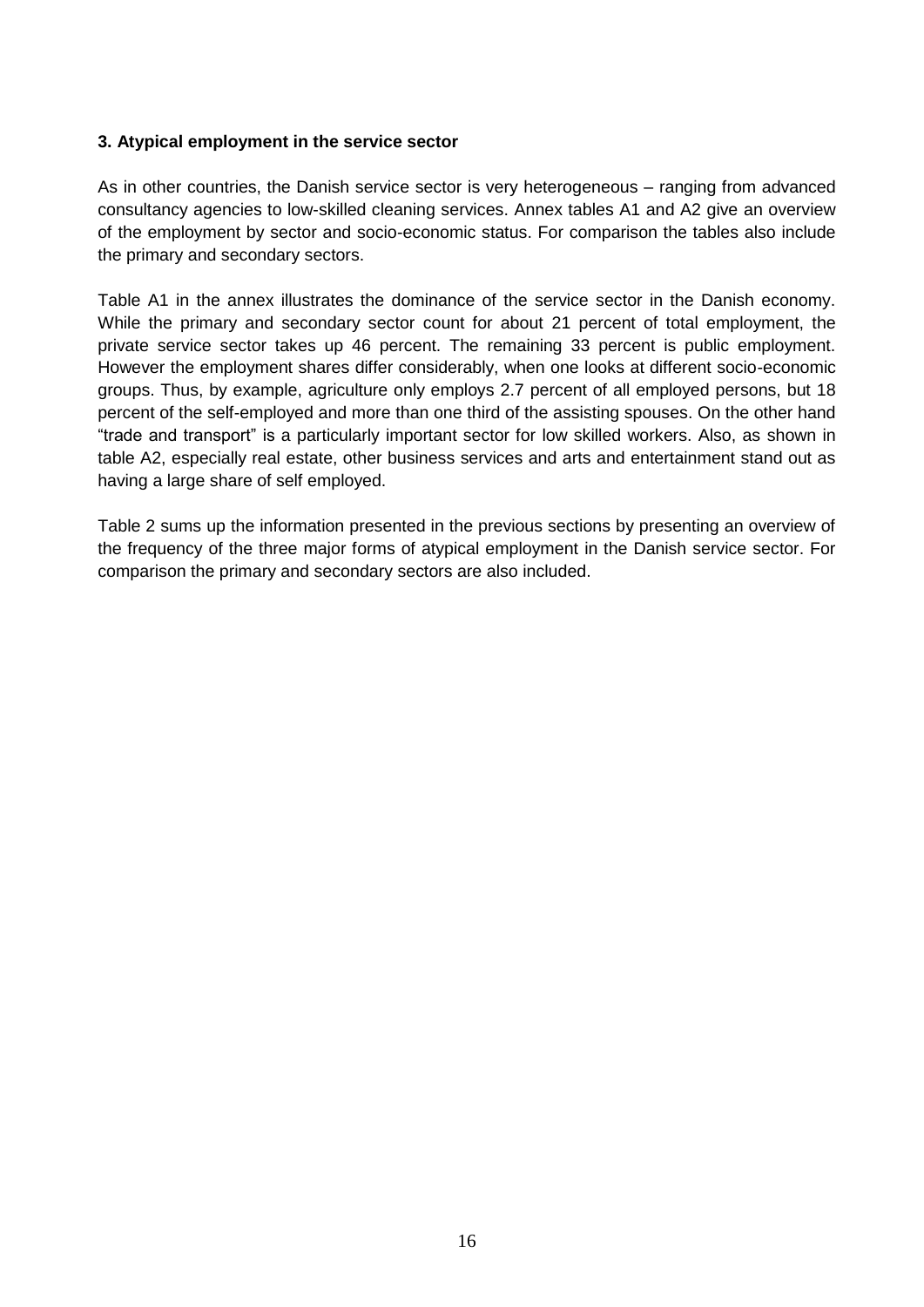|                                                   | Temporary | Part-time | Self-<br>employed |
|---------------------------------------------------|-----------|-----------|-------------------|
| Total                                             | 7.7       | 26.3      | 8.8               |
| Agriculture, forestry and fishing                 | 6.4       | 18.3      | 43.1              |
| Manufacturing                                     | 4.8       | 11.2      | 4.2               |
| Construction                                      | 10.8      | 5.8       | 19.9              |
| Wholesale and retail trade                        | 6.9       | 35.2      | 9.6               |
| Transportation and storage                        | 2.9       | 14.9      | 7.6               |
| Accommodation and food service activities         | 7.2       | 53.6      | 10.8              |
| Information and communication                     | 5.8       | 16.7      | 9.7               |
| Financial and insurance activities                |           | 16.7      |                   |
| Real estate activities                            |           | 24.0      |                   |
| Professional, scientific and technical activities | 5.2       | 22.0      | 23.3              |
| Administrative and support service activities     | 6.4       | 24.7      | 13.5              |
| Public administration and defence                 | 7.7       | 14.8      |                   |
| Education                                         | 12.5      | 25.5      | 1.6               |
| Human health and social work activities           | 9.9       | 41.2      | 4.1               |
| Arts, entertainment and recreation                | 14.0      | 48.9      | 13.1              |
| Other service activities                          | 8.9       | 30.1      | 19.4              |
| Activities of households as employers             |           | 66.7      |                   |

*Table 2: Shares of atypical employment in total employment, 2010. Percent. Source: Eurostat. Labour Force Surveys*

As illustrated in figure 7, the sectors "arts, entertainment and recreation" and "education" stand out as having the highest share of temporary employment among the service sectors. At the other end of the scale one find "transportation and storage" together with professional, scientific and technical activities.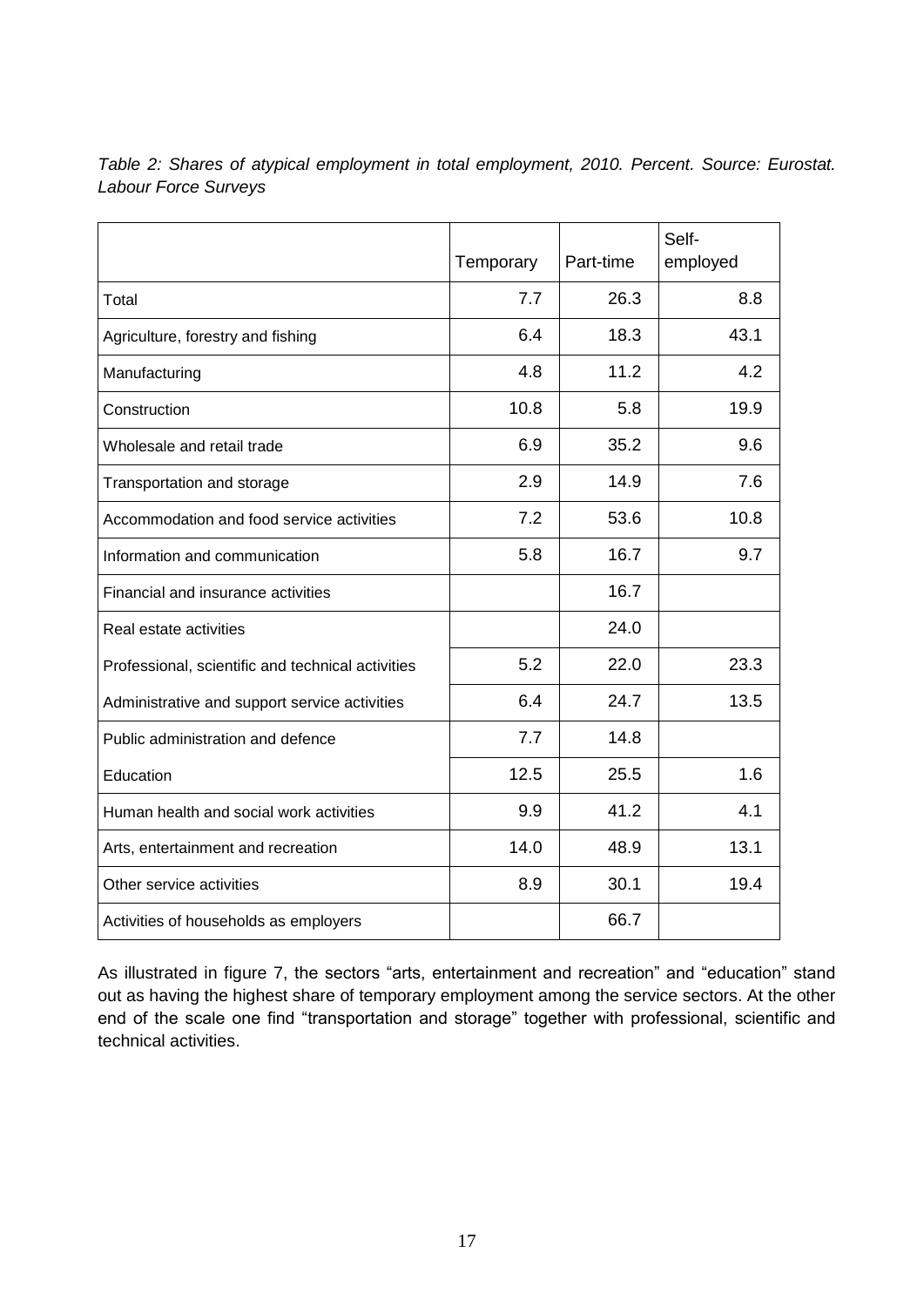

*Figure 7: The share of temporary employees in total employment, 2010. Source: Eurostat. Labour Force Surveys*

As illustrated in figure 8, the share of part-time employees also varies widely between sectors. Household services has, like "accommodation and food services", a high share of part-time workers, while the opposite is the case in transportation and store" and in "public administration and defence". To some degree there is a positive co-variation with the share of female employees.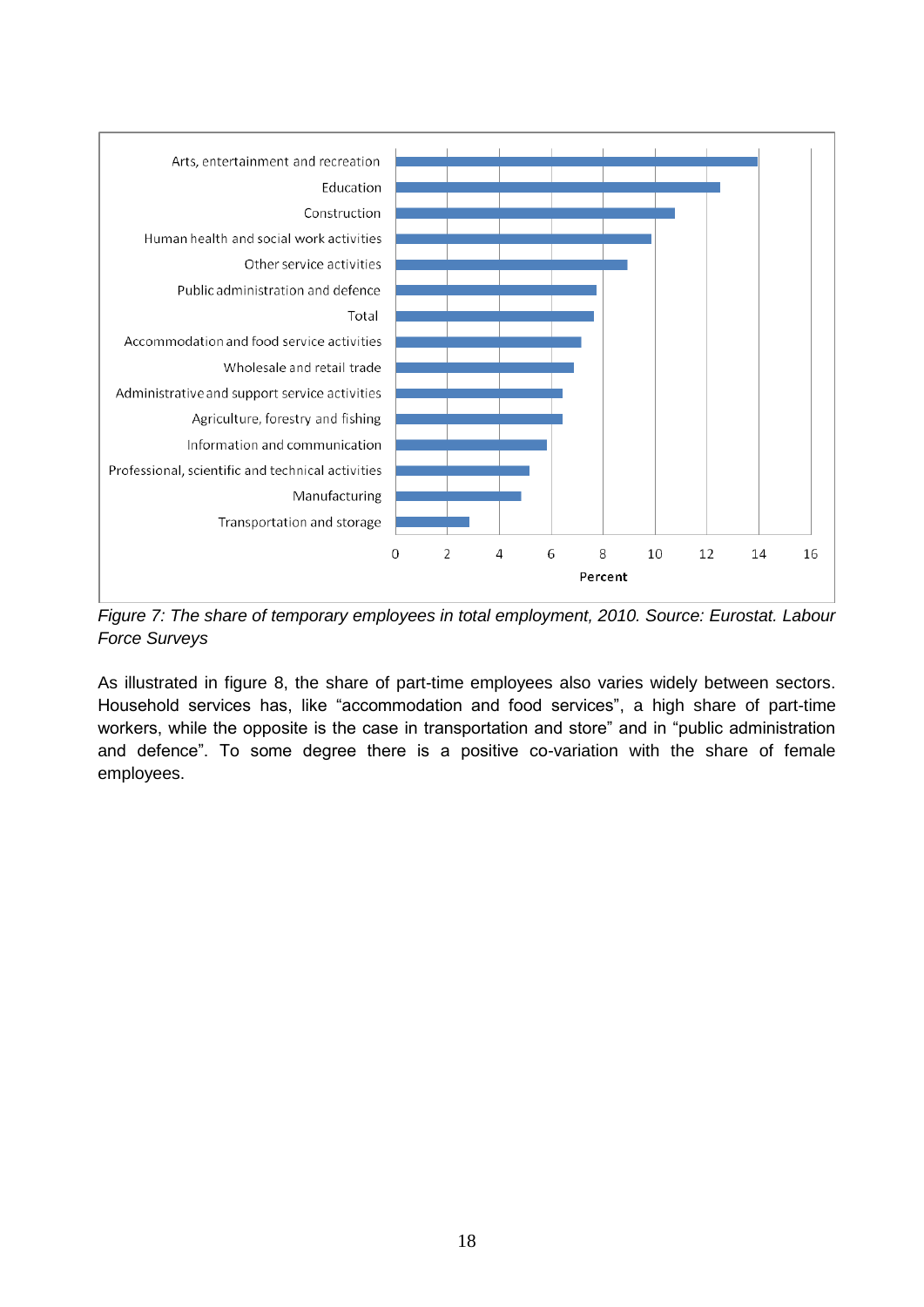

*Figure 8: The share of part-time employees in total employment, 2010. Source: Eurostat. Labour Force Surveys*

Finally, as shown in figure 9, the share of self-employed is very high in" professional, scientific and technical activities", while "human health and social work activities" and "education" have few self-employed as a reflection of the dominance of public employees in these areas-.

Finally, as illustrated in figure 10, "professional, scientific and technical activities" is also characterized by a high share of self-employed without employees. The same goes for "arts, entertainment and recreation". In both cases self-employment thus to a wide degree functions as an alternative to being employed as a wage earner. Whether this status as a "free agent" is the result of a deliberate choice or forces upon persons not being able to gain a stable employment contract with an employer cannot be assessed based on the available data.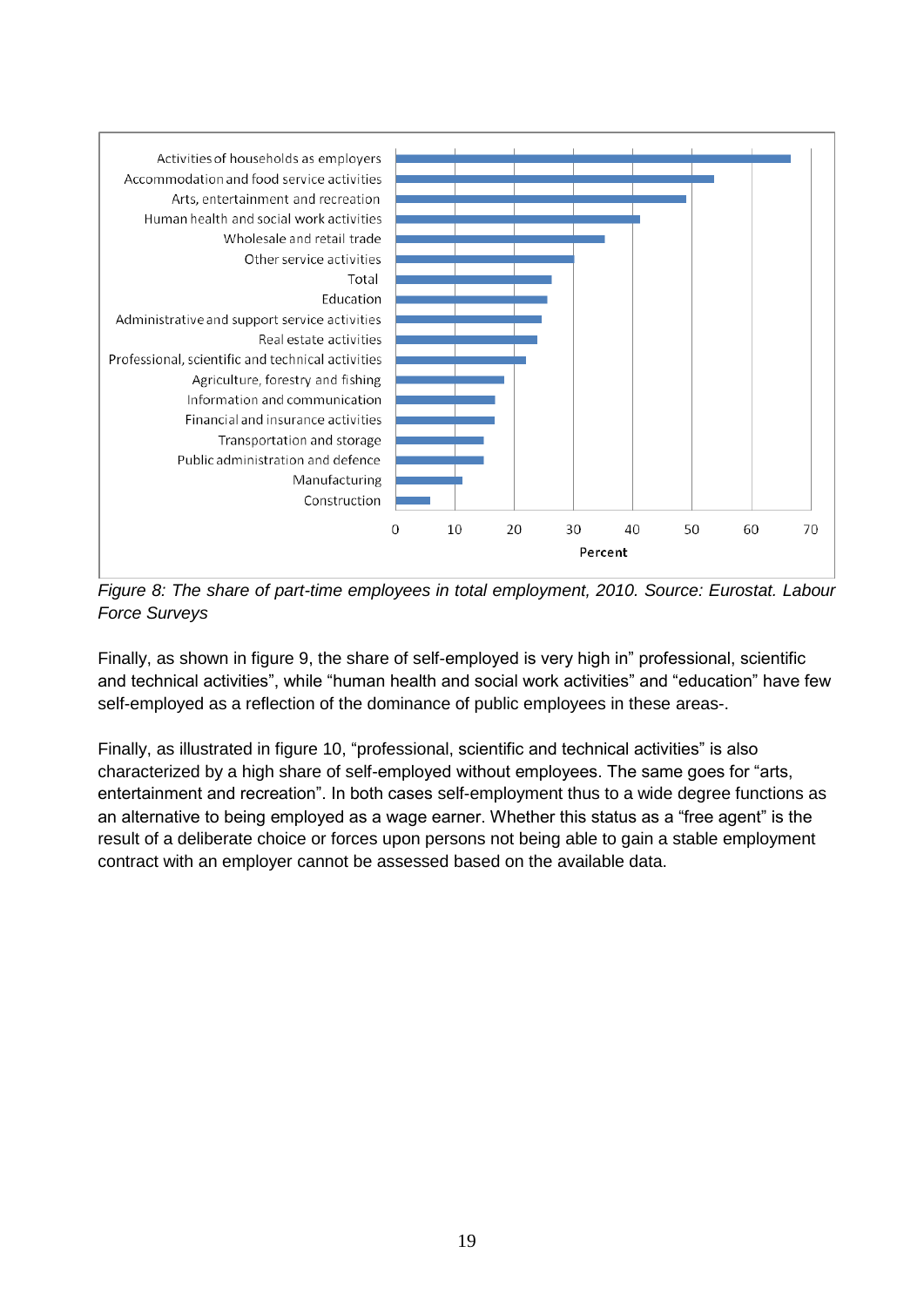

*Figure 9: The share of self-employed in total employment, 2010. Source: Eurostat. Labour Force Surveys*



*Figure 10: The total number of self-employed with and without employees, 2010. Source: Eurostat. Labour Force Surveys*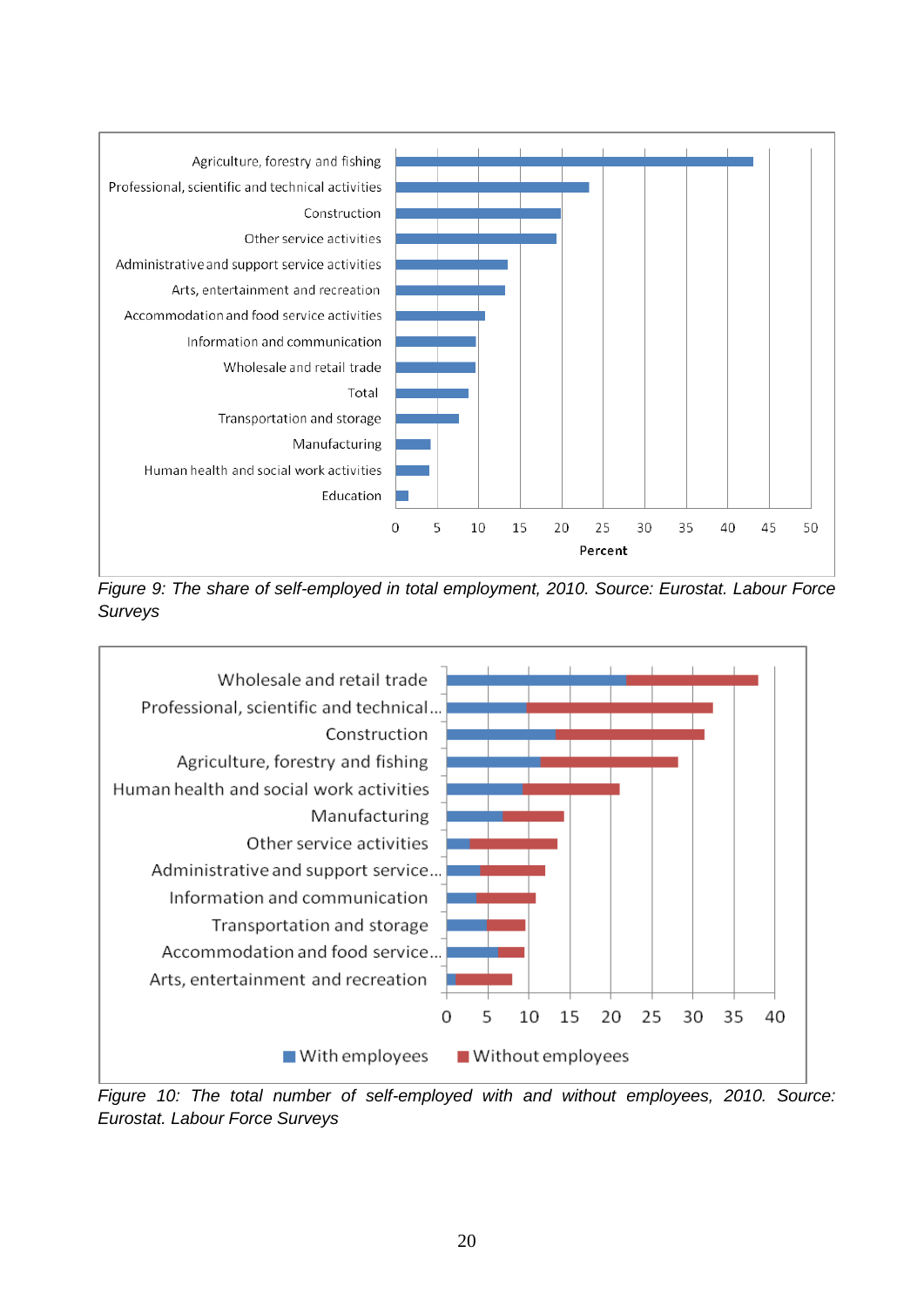#### **4. Factors explaining atypical employment**

This section takes a closer look at the factors explaining atypical employment. The data is taken from a larger recent study, which looked at labour market transitions in a Nordic context from a flexicurity perspective (Berglund et al, 2010). The study was based on the national labour force surveys and not on Eurostat's labour force surveys. This allowed for exploiting the panel structure of the national data sets and this following the changes in an individual's employment status from one year to the next. In the present context, only the results for Denmark are discussed.

The probabilities of having a specific status and of making specific transitions from one year to the next are estimated using binomial and multinomial logistic regression including, apart from a large number of individual characteristics, also the sector, where the person is employed. This therefore allows for a more complex analysis than the descriptive observations made in section 4.

Table 3 shows the probabilities for being in temporary employment at time t and for making the transitions from temporary employment to either permanent employment, unemployment or inactivity (including the status as a student.

When it comes to the chance of having the status of a temporary employee, the first column in table 3 leads to a number of observations:

- The probability is higher for women, for young persons, for singles or cohabitants and for immigrants.
- Education does not play a significant role, while the probability is lower, the higher a person is placed in the job hierarchy.
- Among the service sectors, the probability of being a temporary worker is higher in service sectors dominated by female employment. One reason could be that a high share of female employees in a sector leads to a larger number of maternity leaves and the frequent hiring of substitutes as a consequence hereof.

The second column of table 3 shows the probabilities of moving from a temporary to a permanent position. There are few significant coefficients. However, the youngest age group has a significantly lower probability of moving into permanent employment. The same goes for persons with only primary education. Furthermore, the sector of employment plays a limited role, but being employed in public administration and social and personal services seems to reduce the chance of getting a contract. This could be the outcome of a high frequency of temporary agency workers in this sector, but also reflects the large number of employees with a wage subsidy found in the public sector, while in job-training as part of an active labour market programme.

When it comes to moving from temporary employment to either unemployment or inactivity, age is again important. Young persons have a lower probability of becoming unemployed, but a higher chance of moving into inactivity, probably as full-time students. Also older workers with temporary employment have a higher probability of becoming inactive, which could be a reflection of the use of temporary employment as part of the transition to retirement. With respect to the sector of employment, the chance of moving into unemployment is lower in most of the service sectors than in the reference sector (manufacturing), but in most cases the coefficients are insignificant.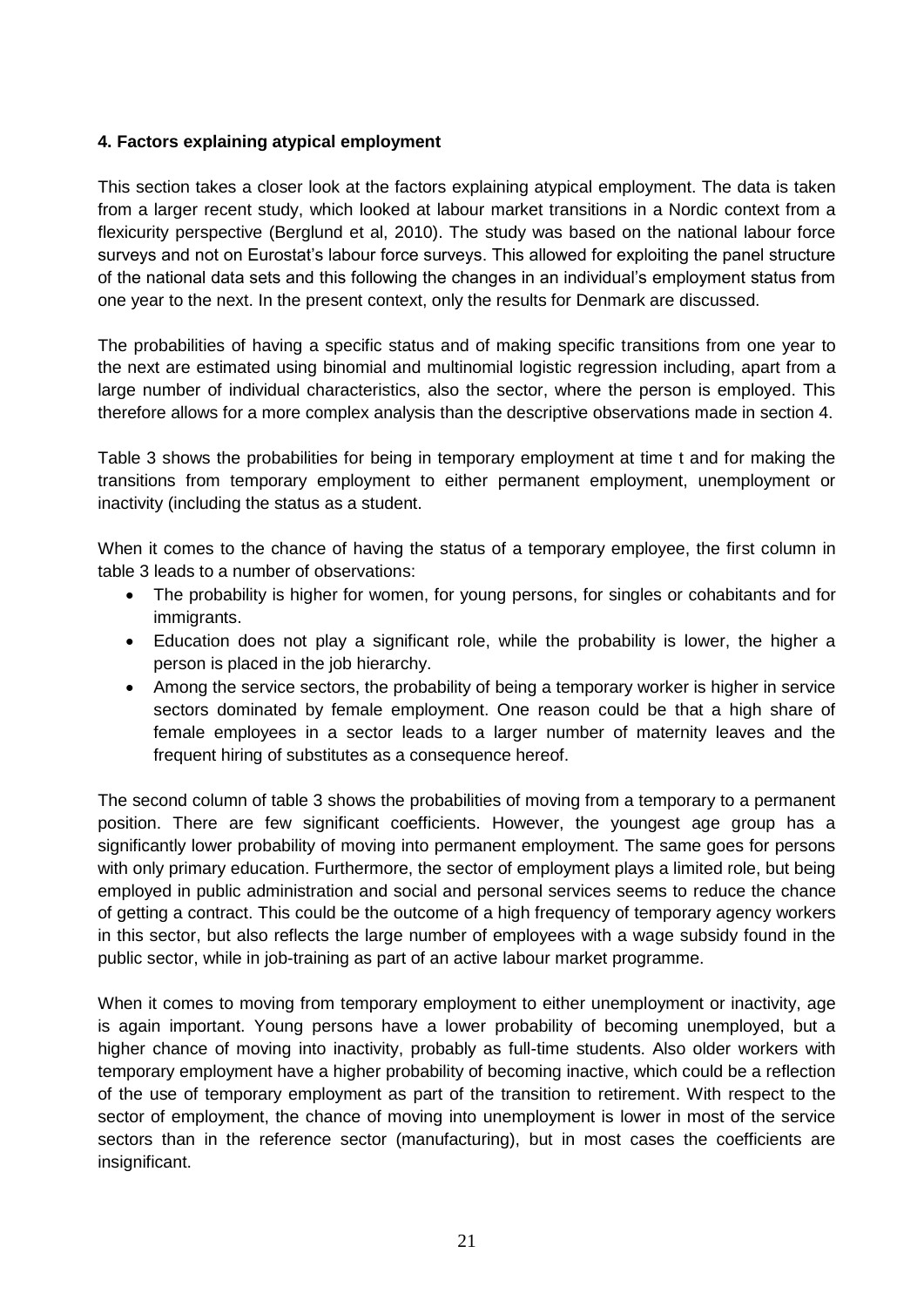*Table 3: Probability for being in temporary employment at time t and for making the transitions from temporary employment to either permanent employment, unemployment or inactivity (including the status as a student). Based on observations from 2001-2006.* 

|                                            | Determining<br>probability of<br>temporary<br>employment.<br>Odds ratios for<br>temporary<br>employment vs.<br>permanent<br>employment or<br>self-employment<br>at time t. | <b>Odds ratios for</b><br>transition from<br>temporary<br>employment to<br>permanent<br>employment vs.<br>still in temporary<br>employment | <b>Odds ratios for</b><br>transition from<br>temporary<br>employment to<br>unemployment vs.<br>still in temporary<br>employment | <b>Odds ratios for</b><br>transition from<br>temporary<br>employment to<br>inactivity vs. still<br>in temporary<br>employment |
|--------------------------------------------|----------------------------------------------------------------------------------------------------------------------------------------------------------------------------|--------------------------------------------------------------------------------------------------------------------------------------------|---------------------------------------------------------------------------------------------------------------------------------|-------------------------------------------------------------------------------------------------------------------------------|
| Gender (ref. man)                          |                                                                                                                                                                            |                                                                                                                                            |                                                                                                                                 |                                                                                                                               |
| Woman with children                        | $1.23**$                                                                                                                                                                   | 0.99                                                                                                                                       | 1.09                                                                                                                            | $1.36*$                                                                                                                       |
| Woman without children<br>Age (ref. 45-54) | $1.23**$                                                                                                                                                                   | $0.74*$                                                                                                                                    | 1.00                                                                                                                            | 1.08                                                                                                                          |
| 16-24                                      | $4.45***$                                                                                                                                                                  | $0.65***$                                                                                                                                  | $0.30**$                                                                                                                        | $1.68***$                                                                                                                     |
| 25-34                                      | $1.90**$                                                                                                                                                                   | 0.91                                                                                                                                       | $0.67**$                                                                                                                        | $1.85***$                                                                                                                     |
| 35-44                                      | $1.22**$                                                                                                                                                                   | 1.00                                                                                                                                       | $0.74*$                                                                                                                         | .98                                                                                                                           |
| 55-63                                      | 1.08                                                                                                                                                                       | 0.81                                                                                                                                       | 1.37                                                                                                                            | 4.06**                                                                                                                        |
| Marital status (ref. married)              |                                                                                                                                                                            |                                                                                                                                            |                                                                                                                                 |                                                                                                                               |
| Cohabitant                                 | $1.43**$                                                                                                                                                                   | 1.15                                                                                                                                       | 0.79                                                                                                                            | $1.32*$                                                                                                                       |
| Single                                     | $1.76***$                                                                                                                                                                  | 0.93                                                                                                                                       | 1.00                                                                                                                            | $1.33*$                                                                                                                       |
| National origin (ref. native)              |                                                                                                                                                                            |                                                                                                                                            |                                                                                                                                 |                                                                                                                               |
| <b>Other Nordic</b>                        | 1.30                                                                                                                                                                       | 0.88                                                                                                                                       | 1.43                                                                                                                            | 1.03                                                                                                                          |
| Other European/N. American<br>Other        | $1.98**$<br>$1.81**$                                                                                                                                                       | $0.66*$<br>1.08                                                                                                                            | 0.90<br>$1.56*$                                                                                                                 | 1.35<br>$2.51**$                                                                                                              |
| <b>Education (ref. tertiary)</b>           |                                                                                                                                                                            |                                                                                                                                            |                                                                                                                                 |                                                                                                                               |
| Primary                                    | 1.43                                                                                                                                                                       | $0.78*$                                                                                                                                    | 1.22                                                                                                                            | $1.51***$                                                                                                                     |
| Secondary                                  | $0.93**$                                                                                                                                                                   | 1.00                                                                                                                                       | 1.15                                                                                                                            | $1.40*$                                                                                                                       |
| Industry (ref.                             |                                                                                                                                                                            |                                                                                                                                            |                                                                                                                                 |                                                                                                                               |
| manufacturing)                             |                                                                                                                                                                            |                                                                                                                                            |                                                                                                                                 |                                                                                                                               |
| Agriculture                                | $1.32*$                                                                                                                                                                    | 1.09                                                                                                                                       | 0.58                                                                                                                            | 0.88                                                                                                                          |
| Construction                               | $1.67***$                                                                                                                                                                  | 0.86                                                                                                                                       | $0.55*$                                                                                                                         | $0.44***$                                                                                                                     |
| Trade etc.                                 | $1.19*$                                                                                                                                                                    | 1.25                                                                                                                                       | $0.63*$                                                                                                                         | $0.63*$                                                                                                                       |
| Transport etc.<br>Finance etc.             | 0.93<br>0.96                                                                                                                                                               | 1.03<br>1.93                                                                                                                               | 0.71<br>$0.21*$                                                                                                                 | 0.62<br>0.35                                                                                                                  |
| Real estate etc.                           | 1.19                                                                                                                                                                       | 1.09                                                                                                                                       | 0.80                                                                                                                            | 0.86                                                                                                                          |
| Public administration                      | $2.54***$                                                                                                                                                                  | $0.61*$                                                                                                                                    | 0.73                                                                                                                            | 0.93                                                                                                                          |
| Education                                  | $3.91**$                                                                                                                                                                   | 0.79                                                                                                                                       | 0.70                                                                                                                            | 1.22                                                                                                                          |
| Health care                                | $3.30**$                                                                                                                                                                   | 0.92                                                                                                                                       | $0.53**$                                                                                                                        | 0.99                                                                                                                          |
| Social and personal services               | $3.68**$                                                                                                                                                                   | $0.72*$                                                                                                                                    | 1.07                                                                                                                            | 0.73                                                                                                                          |
| Occupational category (ref.                |                                                                                                                                                                            |                                                                                                                                            |                                                                                                                                 |                                                                                                                               |
| manual worker)                             |                                                                                                                                                                            |                                                                                                                                            |                                                                                                                                 |                                                                                                                               |
| Managers<br>Professionals                  | $0.19**$<br>$0.77***$                                                                                                                                                      | 0.99<br>$0.70*$                                                                                                                            |                                                                                                                                 |                                                                                                                               |
| Semi-professionals                         | $0.62**$                                                                                                                                                                   | 1.12                                                                                                                                       | 0.74<br>$1.49*$                                                                                                                 | $0.62*$<br>0.74                                                                                                               |
| Service workers                            | $0.89*$                                                                                                                                                                    | 1.11                                                                                                                                       | $1.53*$                                                                                                                         | 1.16                                                                                                                          |
| Working time (ref. 35+)                    |                                                                                                                                                                            |                                                                                                                                            |                                                                                                                                 |                                                                                                                               |
| 1-19                                       | $0.78**$                                                                                                                                                                   | 1.06                                                                                                                                       | 0.71                                                                                                                            | $1.87**$                                                                                                                      |
| $20 - 29$                                  | $1.39**$                                                                                                                                                                   | 1.23                                                                                                                                       | 0.82                                                                                                                            | $1.42*$                                                                                                                       |
| 30-34                                      | $1.27**$                                                                                                                                                                   | 0.90                                                                                                                                       | 1.19                                                                                                                            | $1.53**$                                                                                                                      |
| Size of workplace (ref. 1-10)              |                                                                                                                                                                            |                                                                                                                                            |                                                                                                                                 |                                                                                                                               |
| $11 - 19$                                  | $1.20**$                                                                                                                                                                   | 0.93                                                                                                                                       | 0.97                                                                                                                            | 0.79                                                                                                                          |
| 20-49<br>$50+$                             | 1.09                                                                                                                                                                       | 1.06                                                                                                                                       | 0.89                                                                                                                            | $0.68**$                                                                                                                      |
| <b>Unemployment (by county)</b>            | 0.93                                                                                                                                                                       | 0.99                                                                                                                                       | $0.65**$                                                                                                                        | $0.63**$                                                                                                                      |
| (ref. low)                                 |                                                                                                                                                                            |                                                                                                                                            |                                                                                                                                 |                                                                                                                               |
| Medium                                     | $1.13**$                                                                                                                                                                   | 0.90                                                                                                                                       | 1.14                                                                                                                            | 0.96                                                                                                                          |
| High                                       | $1.27**$                                                                                                                                                                   | 0.91                                                                                                                                       | $1.45**$                                                                                                                        | 1.11                                                                                                                          |
| Annual change in national<br>unemployment  | 1.03                                                                                                                                                                       | 0.91                                                                                                                                       | 1.12                                                                                                                            | 1.17                                                                                                                          |
| Nagelkerke R <sup>2</sup>                  | 0.153                                                                                                                                                                      | 0.042                                                                                                                                      | 0.114                                                                                                                           | 0.114                                                                                                                         |
| N                                          | 51506                                                                                                                                                                      | 3932                                                                                                                                       | 5128                                                                                                                            | 5128                                                                                                                          |

Source: Berglund et al (2010), table 6.1, 6.5 and 6.6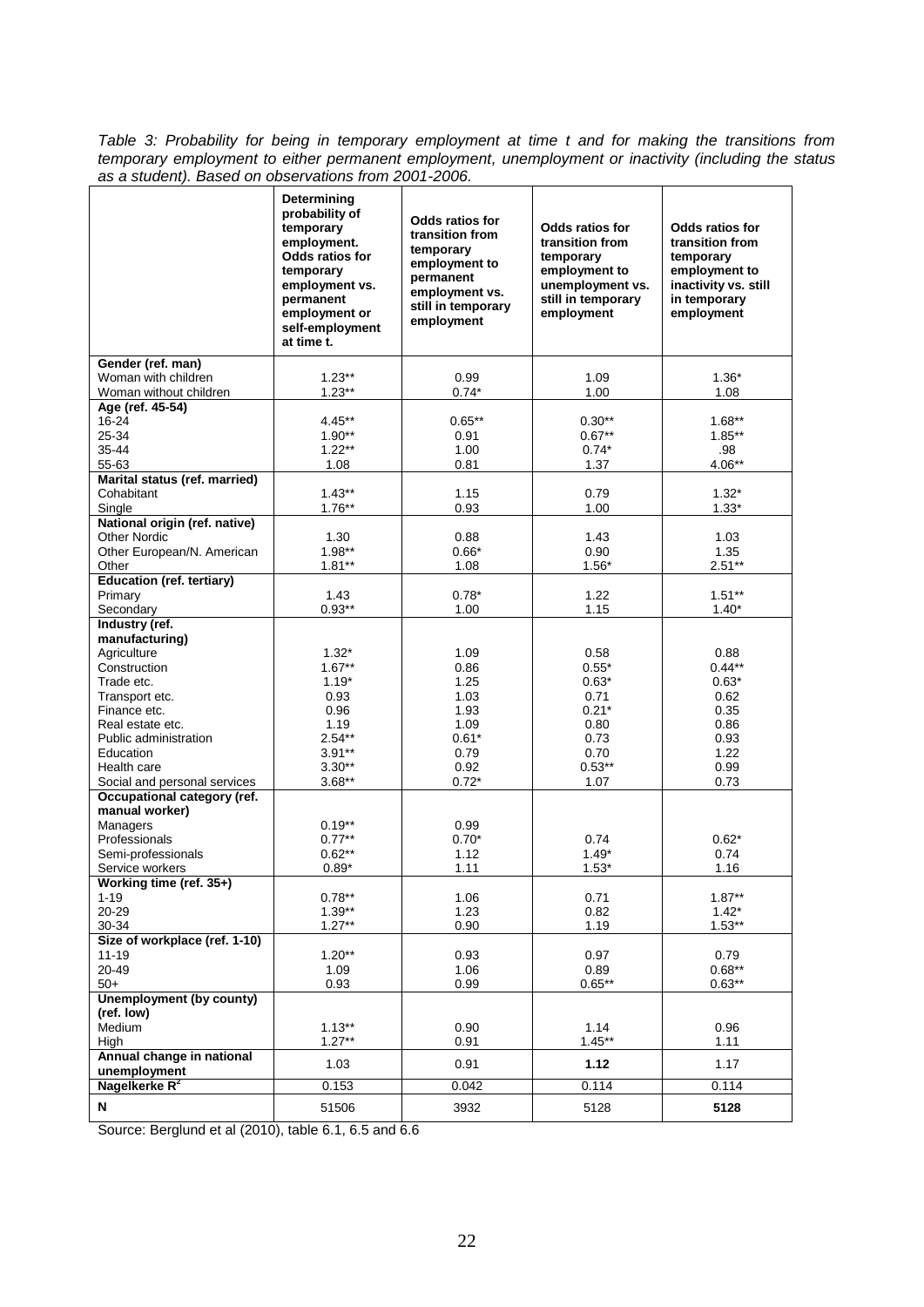Similarly table 4 contains information about the probability for working part-time with two separate models for men and women respectively.

The main observations are not surprising. The probability for working part-time is higher for parents living with children, for singles, for the youngest age groups and for non-natives. Also service workers have a higher chance of working part-time. By sector "Trade", "Education", Health care" and "Social services" stand out with a higher probability of having part-time employees. The same goes for larger companies.

Table 5: *Transitions from non-employed to employment (working time categories). By labour market status one year earlier. 2000-2005, 16-63 years. Per cent*

|                  | Working time $T_2$ |                   |           |       |       |  |
|------------------|--------------------|-------------------|-----------|-------|-------|--|
| Status $T_1$     | Short part<br>time | Long part<br>time | Full time | Total | N     |  |
| Unemployed       | 8                  | 23                | 69        | 100   | 2266  |  |
| Inactive student | 38                 | 19                | 43        | 100   | 1260  |  |
| Inactive other   | 18                 | 30                | 52        | 100   | 1232  |  |
| Short parttime   | 62                 | 18                | 20        | 100   | 2748  |  |
| Long parttime    | 4                  | 73                | 23        | 100   | 8138  |  |
| Full-time        | 1                  | 5                 | 94        | 100   | 36094 |  |

Source: Berglund et al (2010), table 7.3

The mobility out of part-time is illustrated in table 5. There is a strong path-dependency. About two-thirds of those working short part-time, will still be in part-time the following year. The pathdependency is even stronger for long part-time and full-time employment.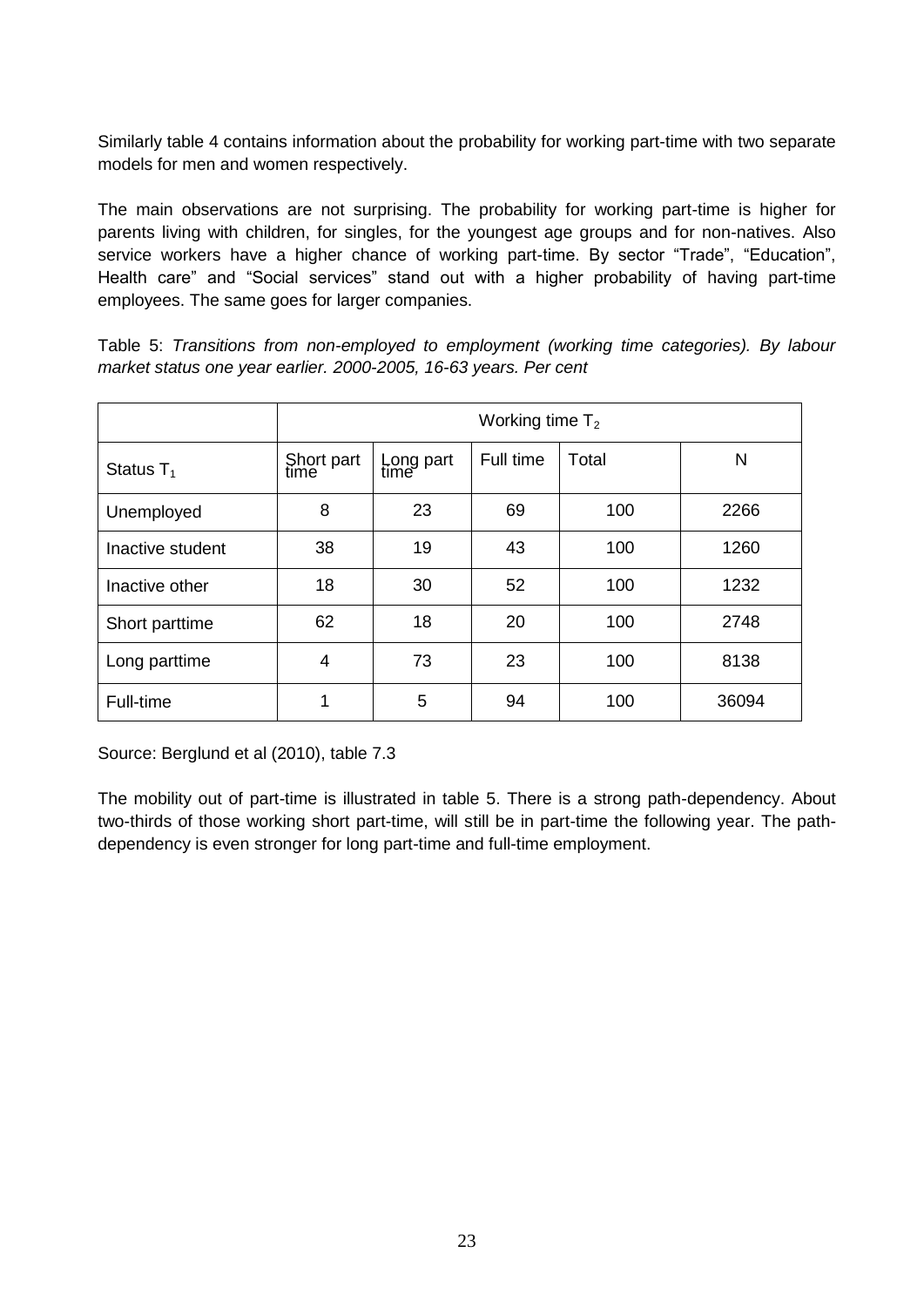|                                                 | Men                 | Women                 |
|-------------------------------------------------|---------------------|-----------------------|
| Children at home                                |                     |                       |
| Yes<br>No (ref.)                                | $1.25***$<br>1      | $1.43**$<br>1         |
| <b>Marital status</b>                           |                     |                       |
| Married/cohabitant (ref.)                       | $\mathbf{1}$        | 1                     |
| Single<br>Age                                   | $1.27**$            | $0.82**$              |
| 16-24                                           | $6.01**$            | $2.13***$             |
| 25-34<br>35-44                                  | $1.40**$<br>$0.83*$ | $0.75***$<br>$0.80**$ |
| 45-54 (ref.)                                    | $\mathbf{1}$        | 1                     |
| 55-63                                           | $1.99**$            | $1.58**$              |
| <b>National origin</b><br>Natives (ref.)        |                     |                       |
| <b>Other Nordic</b>                             | 1.55                | 1.00                  |
| Other European/N. American                      | $1.36*$             | 0.99                  |
| Other<br><b>Education</b>                       | $1.56***$           | 1.07                  |
| Primary                                         | 1.13                | $1.15***$             |
| Secondary                                       | $0.73**$            | 0.95                  |
| Tertiary (ref.)<br><b>Occupational category</b> | 1                   | 1                     |
| Managers                                        | $0.42**$            | $0.46**$              |
| Professionals<br>Semi-professionals             | $0.75***$<br>1.05   | 0.95<br>$1.93**$      |
| Service workers                                 | $2.87**$            | $3.03**$              |
| Manual workers (ref.)                           | 1                   | 1                     |
| Industry                                        | 1.02                | $1.69**$              |
| Agriculture                                     | 1                   | 1                     |
| Manufacturing (ref.)                            | $0.26**$            | 1.25                  |
| Construction                                    | $1.42**$            | $1.67***$             |
| Trade. etc.                                     | 1.12                | 0.99                  |
| Transport. etc.                                 | 0.71                | 0.88                  |
| Finance. etc.                                   | $1.51**$            | $1.70**$              |
| Real estate. etc.                               |                     |                       |
| Public administration                           | $0.69**$            | 0.99                  |
| Education                                       | $3.27**$            | $2.08**$              |
| Health care                                     | $3.41**$            | $2.55***$             |
| Social & personal services                      | $2.75***$           | $2.14***$             |
| Employment contract                             |                     |                       |
| Permanent (ref.)                                | 1                   | 1                     |
| I emporary                                      | $1.57**$            | 1.03                  |
| Self-employed                                   | $1.44**$            | 0.94                  |
| Size of workplace                               |                     |                       |
| $1-10$ (ref.)                                   | $\mathbf{1}$        | 1                     |
| $11 - 19$                                       | 0.93                | 1.05                  |
| 20-49                                           | $0.77**$            | $0.89**$              |
| $50+$                                           | $0.69**$            | $0.71**$              |
| Unknown                                         | $2.09**$            | $1.41**$              |
| <b>County unemployment</b>                      |                     |                       |
| Low (ref.)                                      | 1                   | 1                     |
| Medium                                          | $1.19**$            | 1.00                  |
| High                                            | $1.38**$            | 1.03                  |
| Annual change in national unemployment level    | 0.98                | $0.95*$               |
|                                                 | 0.26                | 0.17                  |
| Nagelkerke R2                                   |                     |                       |

*Table 4: Effects of various factors on the probability of working part-time.* 

Source: Berglund et al (2010), table 7.2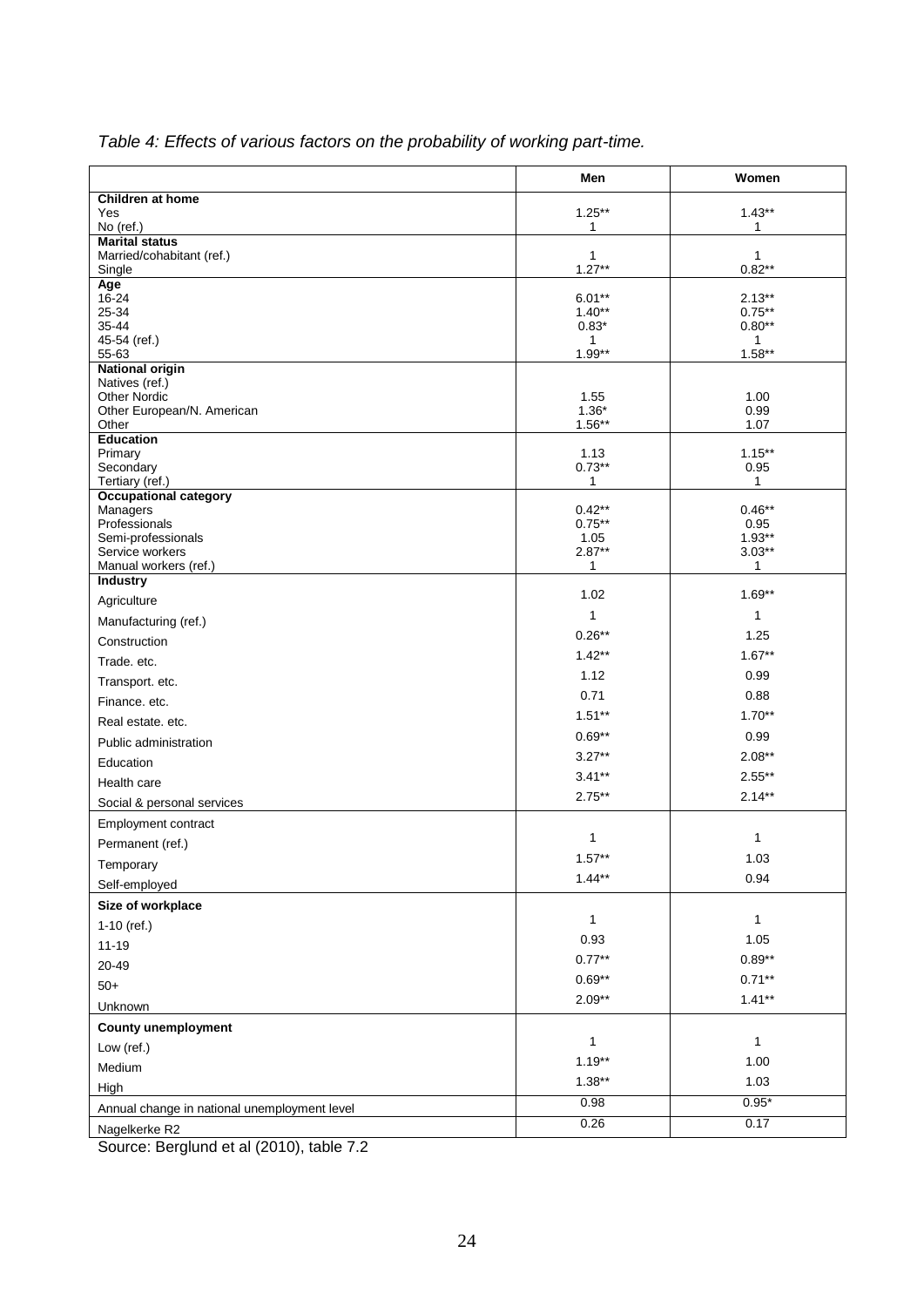| ouuo ruuoo.                            | To inactivity  | To unemployment |
|----------------------------------------|----------------|-----------------|
|                                        |                |                 |
| Age<br>16-24                           | $3.42**$       |                 |
|                                        | $2.52**$       | 1.05            |
| 25-34                                  |                | 1.05            |
| 35-44                                  | 1.15           | 1.15            |
| 45-54 (ref.)                           | $\overline{1}$ | $\mathbf{1}$    |
| 55-63                                  | 4.29**         | 1.08            |
| <b>Marital status</b>                  |                | $\mathbf{1}$    |
| Married/cohabitant (ref.)              | $\mathbf{1}$   |                 |
| Single                                 | 0.99           | 1.23            |
| Gender/children at home                |                | $\mathbf{1}$    |
| Female. no children                    | $0.81*$        | 0.92            |
| Female/children                        | 1.05           | 0.83            |
| Male                                   | 1              | $\mathbf{1}$    |
| <b>National origin</b>                 |                |                 |
| Natives (ref.)                         | 1              | $\mathbf{1}$    |
| Other Nordic                           | 1.19           | 1.61            |
| Other European/N. American             | 1.17           | 0.97            |
| Other                                  | $2.02**$       | 1.39            |
| <b>Education</b>                       |                |                 |
| Primary                                | $1.45**$       | 1.21            |
| Secondary                              | 1.18           | 1.09            |
| Tertiary (ref.)                        | $\mathbf{1}$   |                 |
| Industry                               |                |                 |
| Agriculture                            | 1.15           | 0.61            |
| Manufacturing (ref.)                   | $\mathbf{1}$   | $\mathbf{1}$    |
| Construction                           | 0.65           | 1.09            |
| Trade. etc.                            | $0.74*$        | 0.97            |
| Transport. etc.                        | $0.61*$        | 1.01            |
| Finance. etc.                          | $0.36*$        | 0.63            |
|                                        | 0.79           | 1.02            |
| Real estate. etc.                      |                |                 |
| Public administration                  | 0.96           | 0.87            |
| Education                              | 0.82           | 0.82            |
| Health care                            | 0.87           | 0.68            |
| Social & personal services             | 0.81           | 1.00            |
| <b>Working time</b>                    |                |                 |
| $1 - 19$                               | $1.79**$       | 1.11            |
| 20-34 (ref)                            | 1              | $\mathbf{1}$    |
| <b>Occupational category</b>           |                |                 |
| Managers                               | 0.68           | 1.28            |
| Professionals                          | $0.52**$       | 0.85            |
| Semi-professionals                     | $0.64***$      | 0.99            |
| Service workers                        | 0.87           | 1.22            |
| Manual workers (ref.)                  | $\mathbf{1}$   | $\mathbf{1}$    |
| <b>Employment contract</b>             |                |                 |
| Permanent (ref.)                       | 1              | 1               |
| Temporary                              | $2.53**$       | $4.21**$        |
| Self-employed                          | 1.11           | $0.48*$         |
| Size of workplace                      |                |                 |
| 1-10 (ref.)                            | $\mathbf{1}$   | $\mathbf{1}$    |
| 11.19                                  | 0.96           | $0.61**$        |
| 20-49                                  | 0.98           | 0.78            |
| $50+$                                  | $0.73**$       | $0.53**$        |
| Not classified                         | $1.27*$        | 1.08            |
| <b>County unemployment</b>             |                |                 |
| Low (ref.)                             | $\mathbf{1}$   | $\mathbf{1}$    |
| Medium                                 | 1.04           | $1.40**$        |
| High                                   | 1.11           | $1.42**$        |
| Annual change in national unemployment | $1.24*$        | 1.15            |
| Nagelkern R <sup>2</sup>               |                | 0.14            |
|                                        |                | 12722           |
| N                                      |                |                 |

*Table 6: Effects of various factors on transitions from part-time employment. Multinomial logistic regression. Odds ratios.*

Source: Berglund et al (2010), table 7.5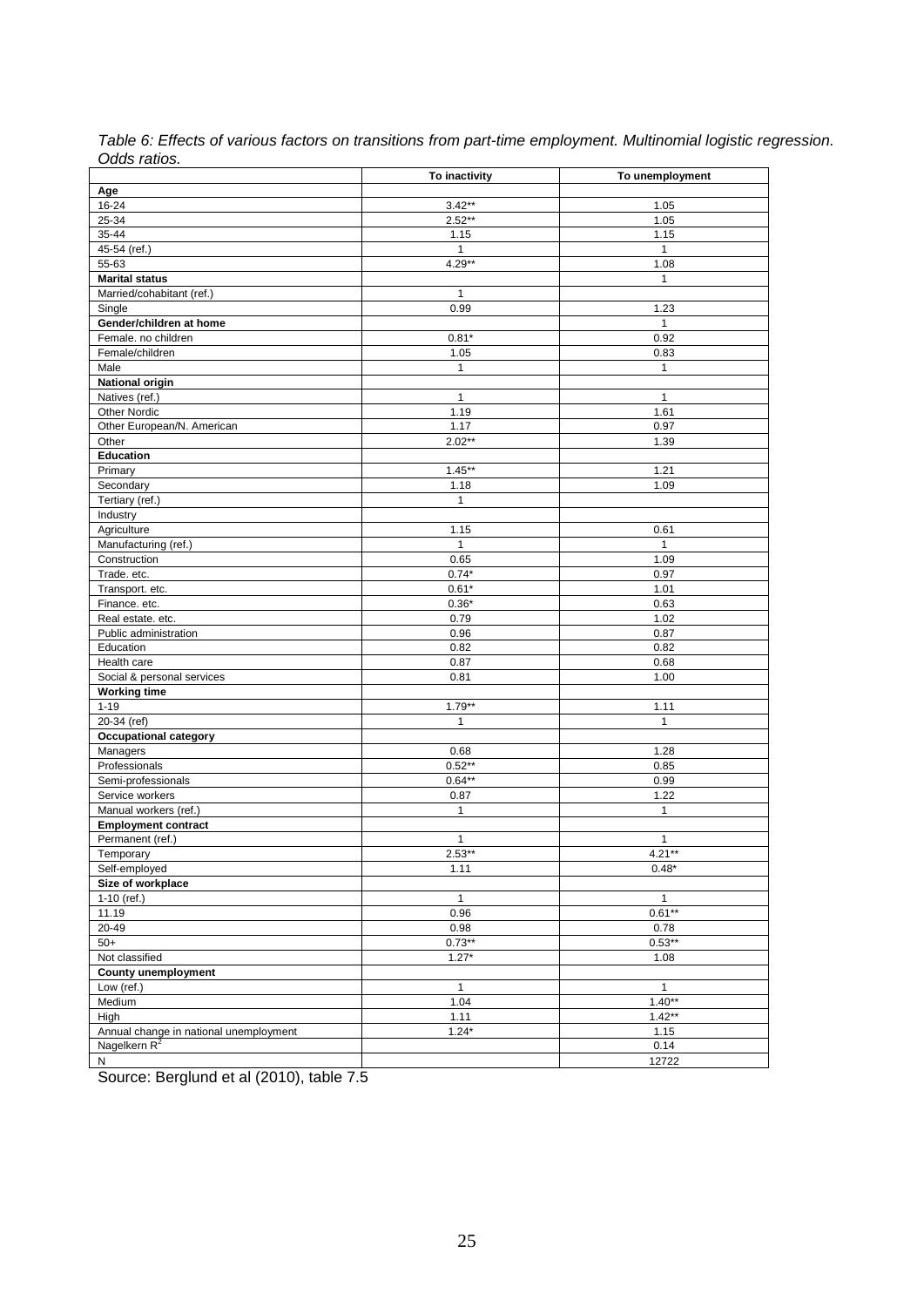Finally table 6 shows the probabilities of transitions out of part-time into either inactivity or unemployment. It thus allows assessing some of the aspects of part-time employment as a precarious form of employment.

With respect to the transition into inactivity, age plays an important role. Both young persons and older persons have a higher probability of becoming inactive, the former probably because they return to studying and the latter due to retirement. With respect to sector, the chance of moving into inactivity is lower for persons working in sectors with a tradition for part-time work, albeit not in education, health care and social services. Working short part-time increases the risk of moving to inactivity. The same goes for employees with a temporary contract.

When it comes to the risk of moving from part-time into unemployment, the only significant factors are the kind of contract (temporary) and the size of firm, which has a negative effect on the probability to becoming unemployed after having been working as a part-timer.

#### **5. Four cases**

Following the more general quantitative analysis in the previous sections, we now turn to a number of case studies looking at the role of and changes in atypical employment in four different occupations, which are subgroups of the more general occupations applied above. The four case studies are focused on the following occupational groups:

- Cleaning staff
- Care-workers (adult/elderly care)
- Skilled workers in the manufacturing sector
- White-collar workers in the private sector (banking and insurance)

Table 7 gives an overview of some descriptive statistics for the four groups. As stated in the note to the table, the data are not fully comparable, since the statistics for employment and hours covers all employees in the relevant sector, while the wage data is for occupational groups within each sector. However the data can give a rough indication of the respective cases.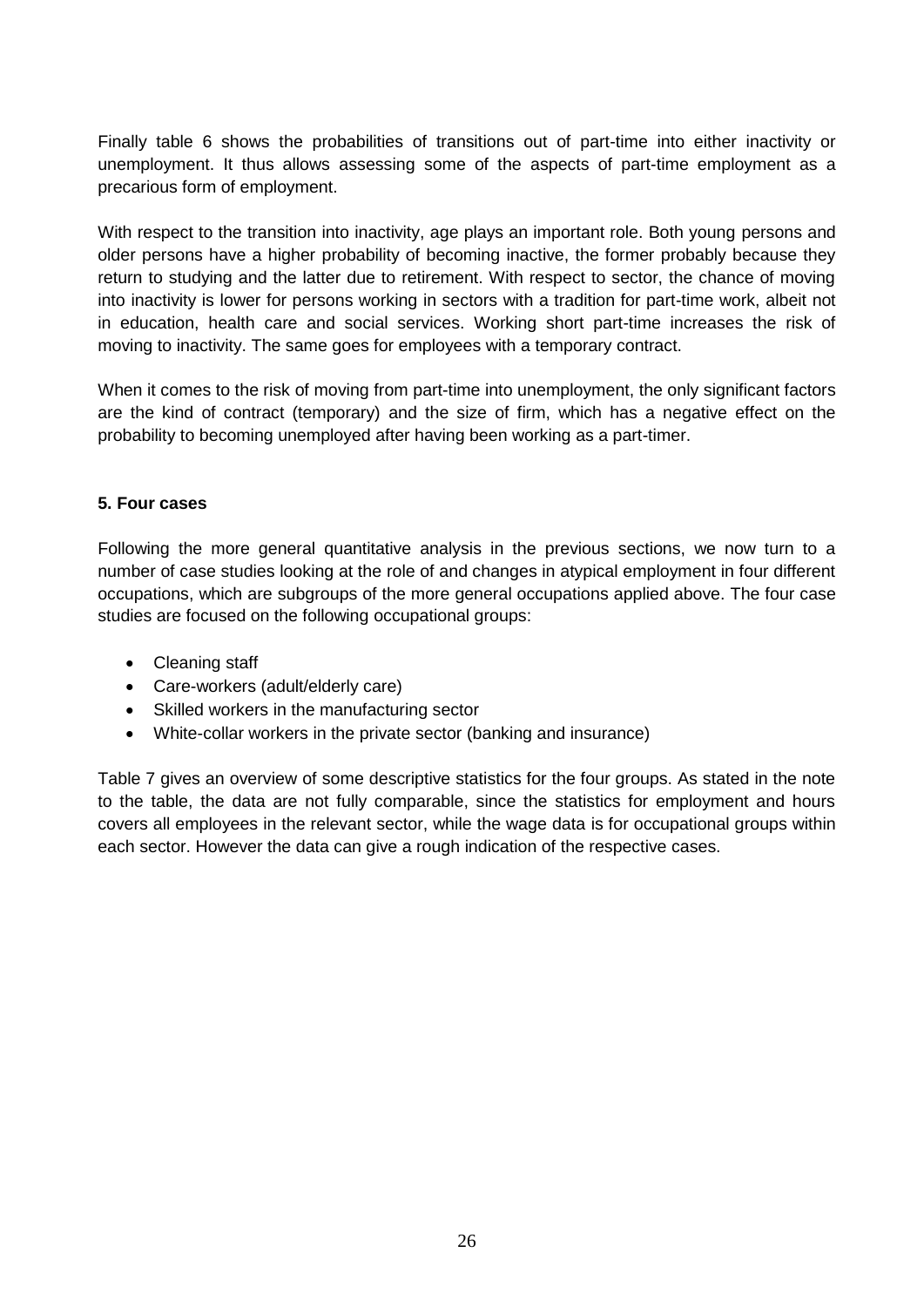|                                                 | Employees,<br>1.000<br>persons | Share of<br>women,<br>percent | Average<br>yearly<br>working<br>time,<br>total,<br>hours | Average<br>yearly<br>working<br>time,<br>men,<br>hours | Average<br>yearly<br>working<br>time,<br>women,<br>hours | Hourly<br>wages,<br>men,<br><b>DKK</b> | Hourly<br>wages,<br>women,<br><b>DKK</b> |
|-------------------------------------------------|--------------------------------|-------------------------------|----------------------------------------------------------|--------------------------------------------------------|----------------------------------------------------------|----------------------------------------|------------------------------------------|
| All sectors                                     | 2522.3                         | 49.6                          | 1513                                                     | 1607                                                   | 1419                                                     | 354                                    | 279                                      |
| Manufacturing industry                          | 321.9                          | 32.0                          | 1569                                                     | 1609                                                   | 1485                                                     | 259                                    | 254                                      |
| Banking and insurance                           | 77.1                           | 50.8                          | 1465                                                     | 1543                                                   | 1390                                                     | 461                                    | 400                                      |
| Cleaning                                        | 40.2                           | 60.9                          | 1431                                                     | 1574                                                   | 1339                                                     | 194                                    | 196                                      |
| for<br>Social<br>institutions<br>etc.<br>adults | 187.7                          | 86.4                          | 1409                                                     | 1461                                                   | 1401                                                     | 209                                    | 210                                      |

#### *Table 7: Some descriptive data for the four cases*

Note: The data for employment/hours and for wages are not fully comparable. The former are based on sectors and the latter on occupations. The data for wages are for the following sub-groups of occupations: Manufacturing sector: Skilled metal worker; Banking and insurance: employee in economic and administrative functions; Cleaning: cleaning worker; Social institutions: Employee working with social care (outside hospitals)

Source: Databanks of Statistics Denmark

As one can see from table 7, the cases span from a very male dominated sector (manufacturing) to a female dominated sector (social institutions for adults including elderly care). Also cleaning has a majority of female employees, while "banking and insurance" employs an equal number of men and women. In all sectors the average yearly working time is larger for men as a reflection of the higher frequency of part-time among women. Finally one notes that in spite of this, the average hourly wages are about the same for men and women in all the four cases except for Banking and insurance. This reflects the highly regulated labour markets for the other three sectors, where collective agreements set equal wages irrespective of gender and working time.

In the following a more detailed discussion of the four cases can be found.

#### Cleaning worker

As already mentioned the cleaning sector is characterized by low wages both for men and women. There is a high frequency of part-time employees (more than half of total employment), although the tendency in recent years has been towards more full-time employment. Also the cleaning jobs in many cases play the role of entrant jobs with the employees moving to other sectors after a relatively short time, which is also reflected in a low tenure. Unfortunately the share of temporary contracts is not known. Although the majority of the employees only have a basic education, there has been a tendency towards rising levels of qualifications (Stevens & Møberg,  $2007$ ). $8$ 

<sup>1</sup> <sup>8</sup> This study only covers Northern Jutland, but there is no reason to doubt that the overall tendencies are common for the Danish cleaning sector as a whole.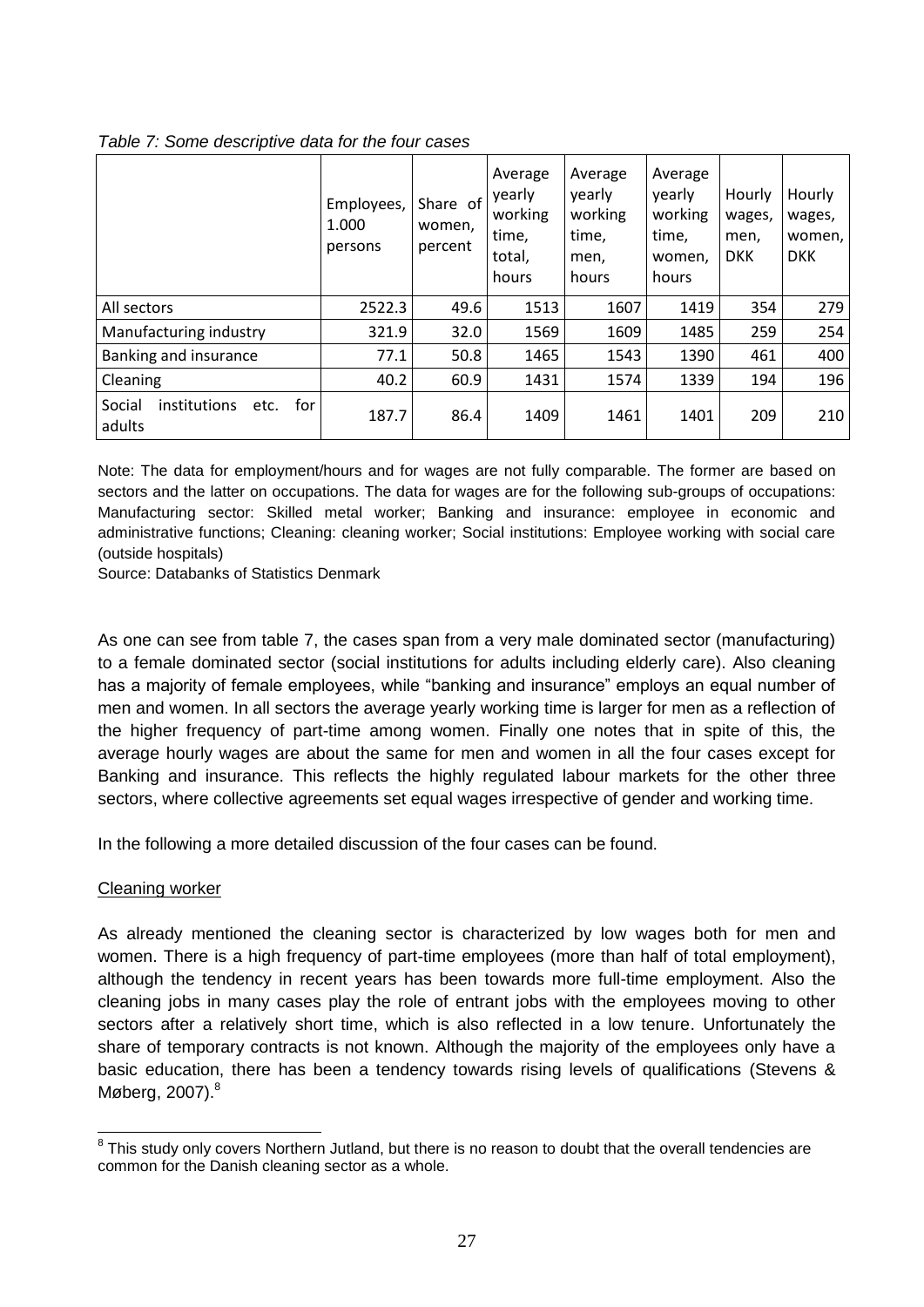An important feature of the sector is the high share of immigrant workers both from other EUcountries (e.g. Poland) and from ethnic minorities from non-Western countries. As it is often the case with sectors employing immigrant workers, there is a high share of undeclared activities not covered by official statistics and problems with respect to decent wages and working conditions (Hviid et al, 2010).).

#### Care work for adults and elderly

This sector mainly covers public employees and has a very high share of female workers. A recent study focused on the care workers in the public sector estimated the share of female employees to be around 90 percent, although the share on men has been rising in recent years (Jensen et al, 2010:53). Also the share of part-time work is high (42 percent in 2006), but has been declining in recent years. Marginal part-time is rare.

The share of care-workers with a vocational education has increased rapidly. Thus in 1997 half of the workforce in the care sector had no relevant vocational education. In 2007, the share had declined to 35 percent (Jensen et al, 2010:10).

The wage level is rather low, but without gender differentiation as an indicator of the minor differentiation in job content and the strong role of collective agreements in wage setting.

Employment in this sector has increased steeply in recent years. At the same time one has observed a rising level of formal qualifications and care work is now dominated by employees with a vocational education ((Illeris & Plougman, 2001:15). The employee-turnover is rather high. Around 30 percent of the workforce in the sector changes their workplace every year compared to only 17 percent for the workforce as a whole. Furthermore mobility out of the sector is high. Also mobility declines with age and one observes an increasing average age for the workforce in recent years. (Hjalager et al, 2005; Møberg & Stevens, 2007).

#### Banking and insurance

The sector employs an equal number of men and women. However the large wage difference between men and women reported in table 7 indicates their different positions in the jobhierarchy. This is also reflected in the different educational levels for males and females in the sector. Thus based on the Databanks of Statistics Denmark, in 2010 it was 43 percent of the male workforce, who had some form of higher education. For the women the corresponding share was only 27 percent.

Part-time work is less common than in on the labour market as a whole (around 17 percent compared with 25 percent for all employees). The lower level is found both for men and women.

Mobility into and from employment is at a rather high level for the financial sector as a whole (Dansk Industri, 2012:4). This also goes for white-collar workers, where the share of employees either leaving with a specific employer or entering into a new position was between 20 and 23 percent in 2011. This can be compared to around 16 percent for all white-collar workers in the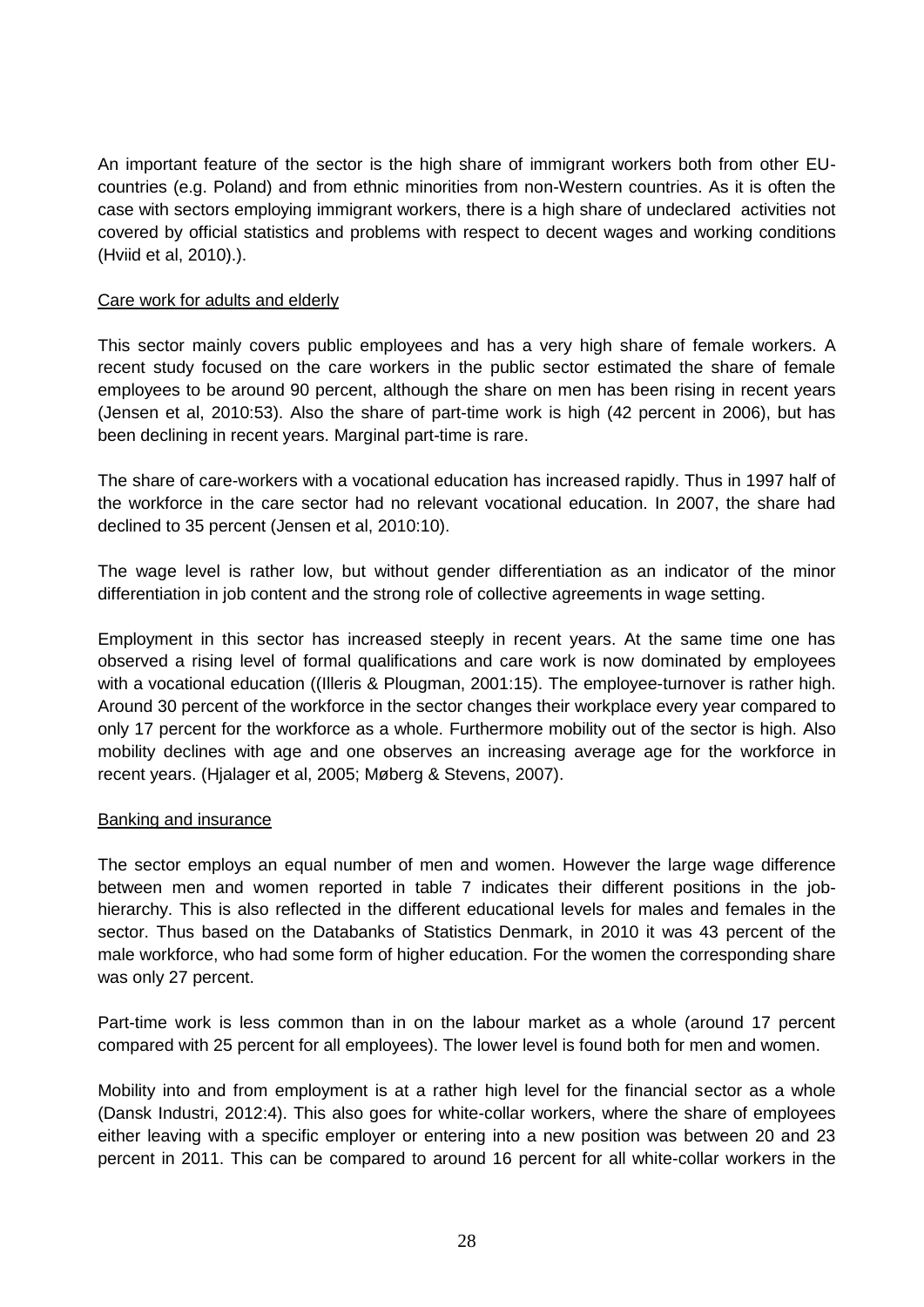private sector and probably reflects the size of the restructuring processes, which have characterized the financial sector since 2008.

#### Skilled workers in manufacturing

With a share of female employees below one-third the manufacturing in general is highly dominated by males. In line with this observation, the share of part-time employees in manufacturing is lower than average. While the average share of part-time workers is around 25 percent, the share for manufacturing is down to around 11 percent. The lower share of part-timers is found both for men and women. For men the share is about one-third of the average, while the share for women is a little more than half of the average for the whole Danish labour market.

Also the share of employees with a fixed term contract is lower than average for the Danish labour market (based on data from Eurostat's LFS). Where the overall share is almost 9 percent, the share of temporary worker in manufacturing is down to about 5 percent. The share is only a bit higher for women.

The sector is also highly organized with medium to high wages and a low gender difference in wages. Taking the metal-industry as an example, it is heavily dominated by skilled workers, which count for half of the employees, while the other half is almost evenly divided between unskilled workers and employees with a higher education.

Mobility is rather low compared to the private labour market in general (Dansk Industri, 2010:4). Thus while between 27 and 30 percent of all workers in the private sector were mobile in 2011, this was only the case for between 16 and 21 percent in manufacturing industry. Similarly lower figures are also found for white-collar workers in manufacturing.

#### Summing up the four cases

Table 8 sums up the information obtained from the four cases just discussed.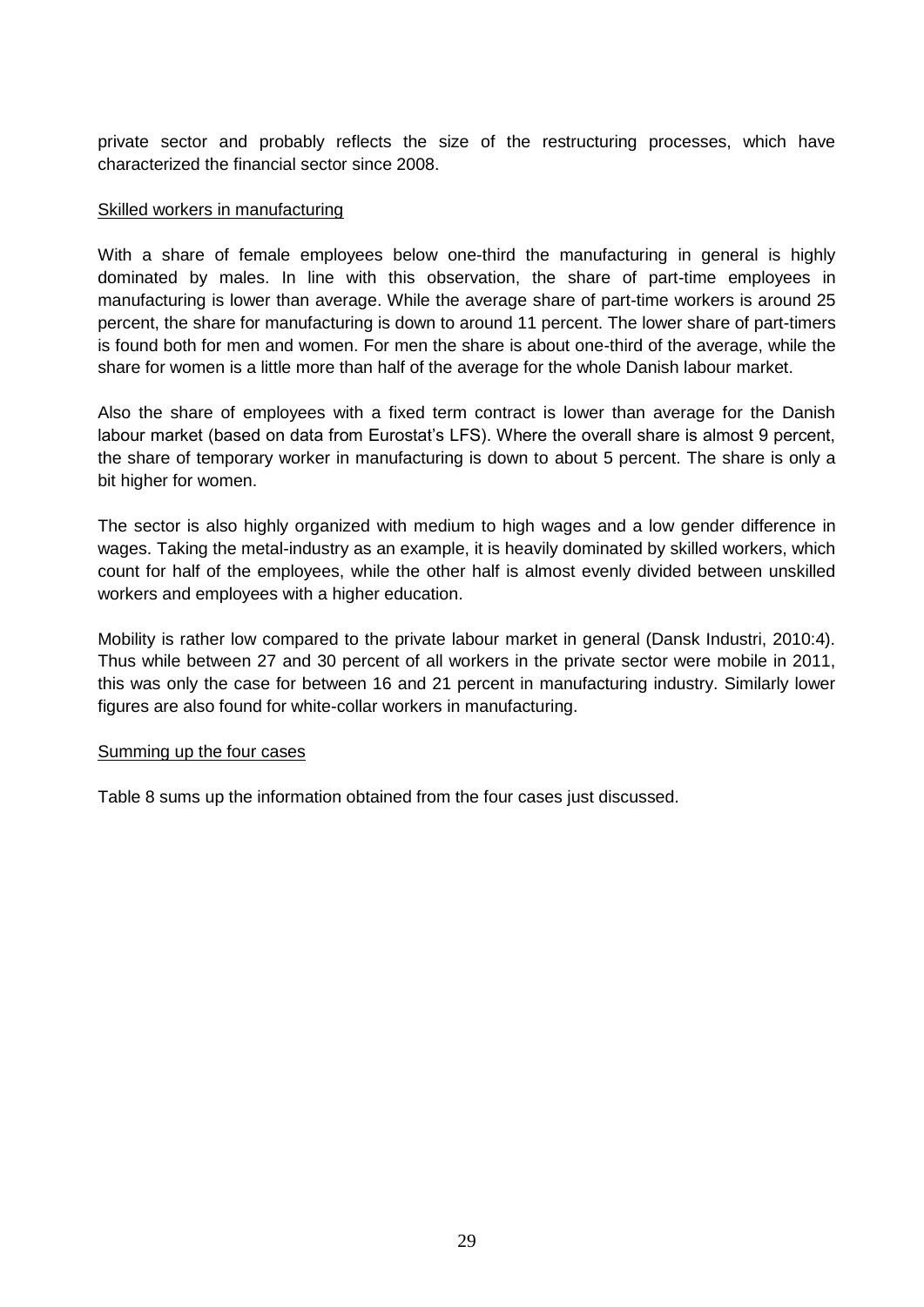*Table 8: An overview of the four cases*

|                            | Cleaning<br>workers      | Care workers   | White-collar<br>employees<br>on<br>finance<br>and<br>insurance | Skilled workers<br>in manufacturing |
|----------------------------|--------------------------|----------------|----------------------------------------------------------------|-------------------------------------|
| Share of female<br>workers | $+ + +$                  | $+ + +$        | $++$                                                           | $\ddot{}$                           |
| Educational<br>level       | $\ddot{}$                | $++$           | $+ + +$                                                        | $++$                                |
| Wage level                 | $\ddot{}$                | $++$           | $^{+++}$                                                       | $++$                                |
| Wage<br>differentiation    | $\ddot{}$                | $\ddot{}$      | $+ + +$                                                        | $\ddot{}$                           |
| Part-time<br>workers       | $+ + +$                  | $++$           | $\ddot{}$                                                      | $\ddot{}$                           |
| Fixed<br>term<br>employees | $\overline{\phantom{0}}$ | $\overline{?}$ | $\ddot{}$                                                      | $\ddot{}$                           |
| Worker turnover            | $+ + +$                  | $++$           | $\ddot{}$                                                      | $\ddot{}$                           |

Note: The different aspects of the cases are marked from + (low) to +++ (high.

The overall impression from table  $8$  is  $-$  not surprising  $-$  that the most precarious employment conditions are found for cleaning workers. This is reflected not only in the data in the table, but also in the observation that the cleaning sector is characterized by a high share of immigrant workers, many examples of undeclared work and semi-illegal practices by employers and by wearing working conditions.

Among the other three cases, care-workers also show indications of precarious work (part-time and high labour turnover), but on the other hand is characterized by much more regulated and homogeneous working conditions than the cleaning sector. Finally the employees in the financial sector and manufacturing sector differ in a number of respects, but in both cases have a rather low level of temporary employment, part-time employment and labour turnover. In the case of the finance and insurance sector, precariousness is more related to pay and working conditions, where the more individualized negotiations between employee and employer allows for a much larger dispersion than is the case in the manufacturing sector.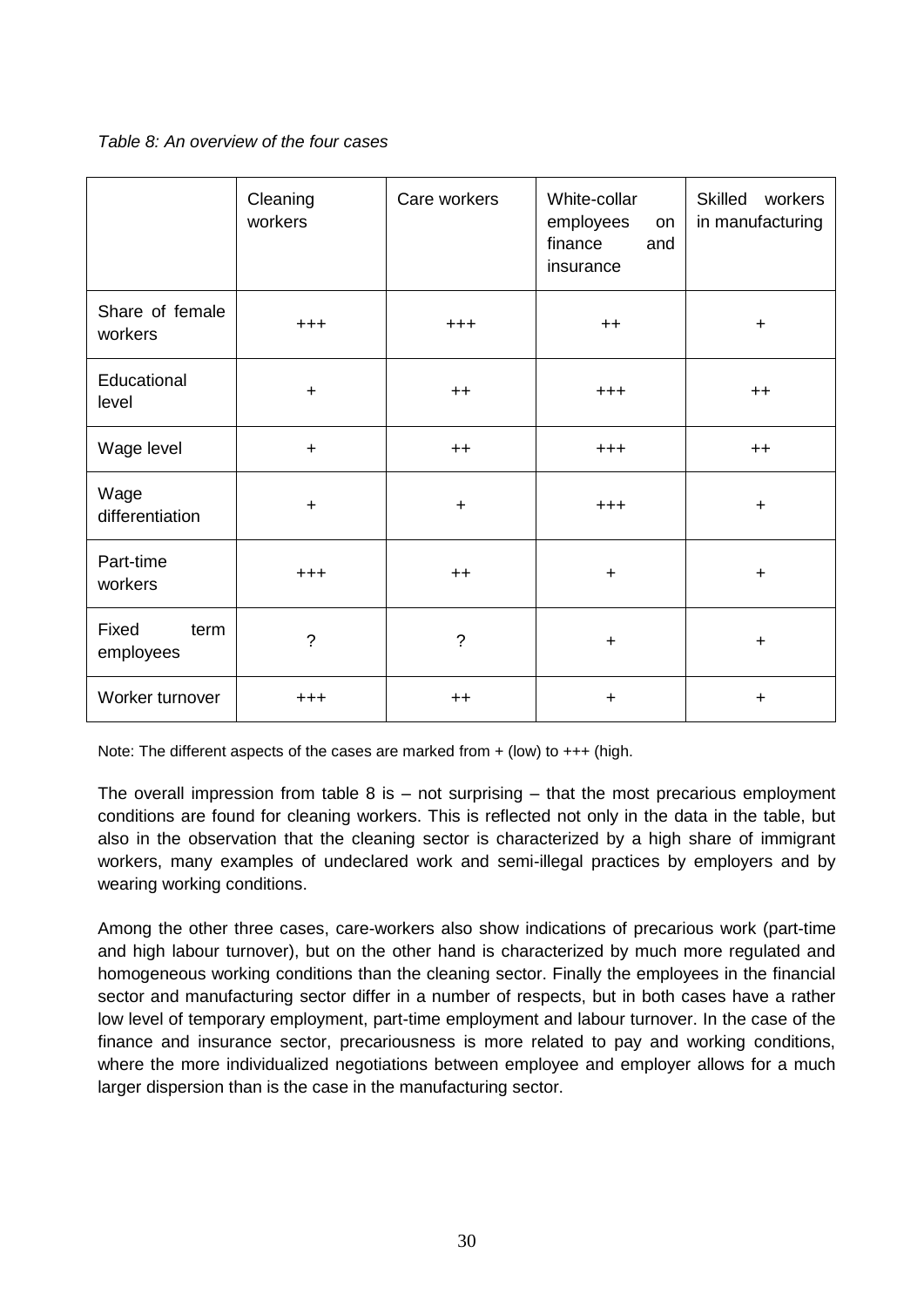#### **6. Conclusions**

The ideal-type description of the Danish labour market emphasizes the low level employment protection also for permanent workers combined with security arrangements in the form of unemployment insurance and active labour market policy. This is the Danish "golden triangle", which can be conceived as a distinct model of flexicurity. The low level of fixed-term employment observed on the Danish labour market can be interpreted in this context. Given easy procedures for dismissals, there are fewer incentives for employers to turn to fixed-terms contracts in order to achieve numerical flexibility for their workforce.

Another characteristic feature of the Danish labour market is the widespread regulation by collective agreements. About 73 percent of the employees in the private sector and all the employees in the public sector are covered by collective agreements (Danish Employers Association, 2011: 234). This also goes for fixed-term employees, temporary agency workers and part-time employees. In addition, EU-regulations have been introduced in recent years, which further add to the normalization of atypical employment. Furthermore, self-employed enjoy most of the rights to social protection that benefit wage-earners (including unemployment benefits and sickness benefits).

Also in a Danish context there are a number of examples of *atypical* employment in the form of fixed-term employment, part-time work, temporary agency work and self-employment. However, due to the high level of regulation and the extension of pension rights and various social benefits to atypical workers, the issue of *precarious* employment is less conspicuous in Denmark than in most other parts of Europe. In general terms atypical employment is not interpreted as a form of employment that exposes the workers to significantly larger risks on the labour market.

This being said, there are a number of separate segments of the Danish labour market, which differ with respect both to the balance between flexibility and security in general and to the prevalence of atypical employment both when measured by the traditional statistical indicators and when one looks at the more qualitative sides of employment conditions (Jensen, 2010). Furthermore, and without doubt, some of these segments may in addition be characterized as having precarious working conditions. Important examples are parts of the labour market for ethnic minorities from non-Western countries and for migrant workers from the New Member States of Eastern Europe.

One way to get a grasp of the complexity of the factors determining the prevalence of atypical employment is through statistical analysis (cf. section 3 above). With respect to being in a *temporary job*, the probability is higher for women, for young persons, for singles or cohabitants and for immigrants. Also the probability of being a temporary worker is higher in service sectors dominated by female employment. One reason could be that a high share of female employees in a sector leads to a larger number of maternity leaves and the frequent hiring of substitutes as a consequence hereof.

Based on a multivariate statistical analysis one can also see that the probability for *working parttime* is higher for parents living with children, for singles, for the youngest age groups and for nonnatives. Also service workers have a higher chance of working part-time. By sector "Trade",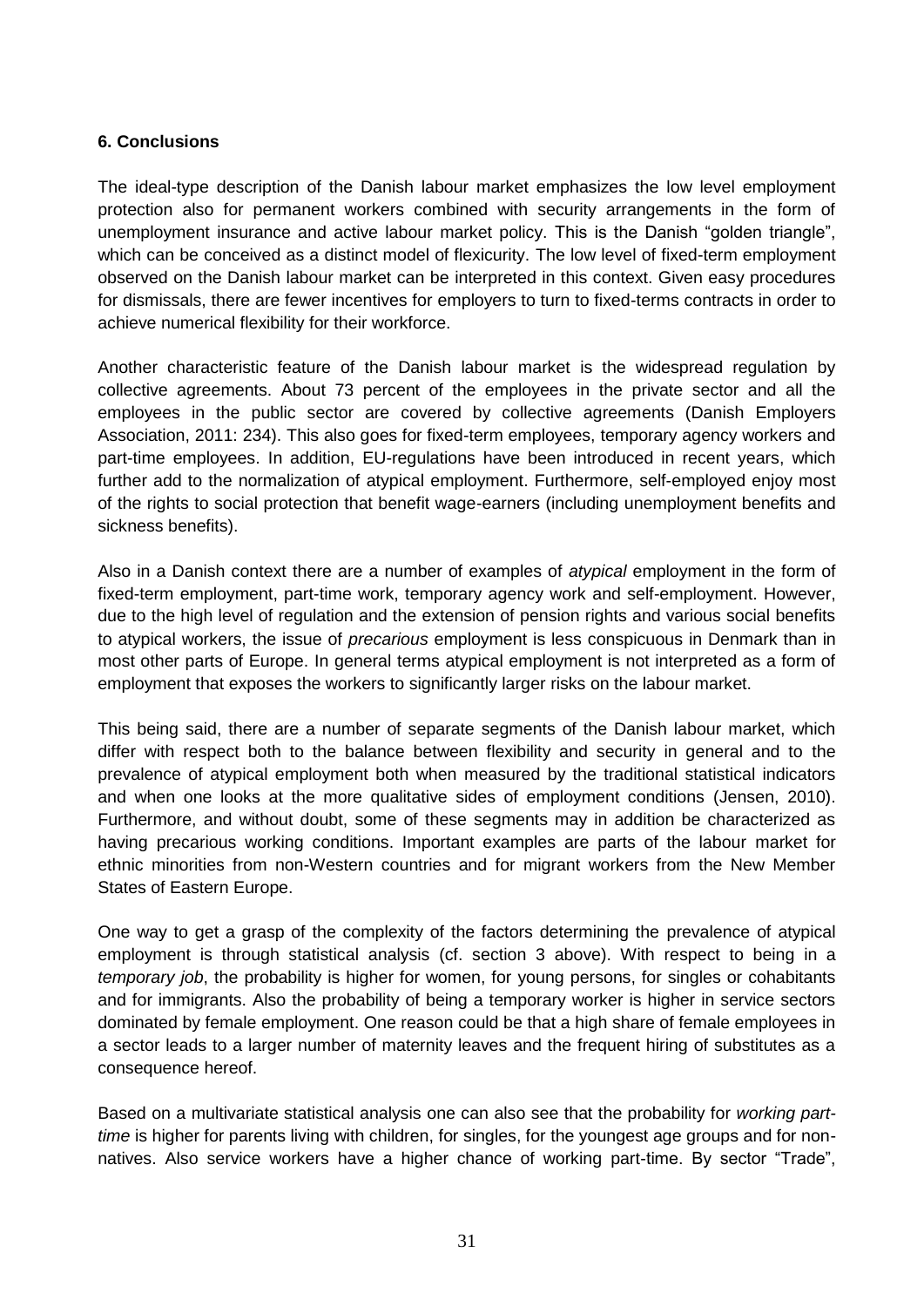"Education", Health care" and "Social services" stands out with a higher probability of having parttime employees. The same goes for larger companies.

These general observations can be supplemented by the case studies. In the present context four cases were selected. In total they illustrate the range of employment conditions, which exist on the Danish labour market – even within the overall framework of a regulated and rather homogenous employment system. They span from the highly regulated male dominated employment in the manufacturing sector to the low-wage cleaning sector with a high share of immigrant workers.

While the Danish labour market model has been rather resistant to the effects of the crisis since 2008, there is little doubt that the model is under pressure (Madsen, 2011). When it comes to the development of atypical work one can point to the small steps towards more employment protection, which have entered into the collective agreements in the private sector since 2010. They can over time lead to stronger incentives for fixed-term employment than those found at present. Furthermore, when it comes to precarious employment, the increased openness of the Danish labour market to immigrants and migrant workers will without doubt lead to larger challenges in the sectors like construction and road transport, where these workers are often employed. Not surprisingly these issues are a major focus of Danish trade unions at present.

In spite hereof, there will in the future without doubt be less of the "same, same" and more of the "different" also on the Danish labour market.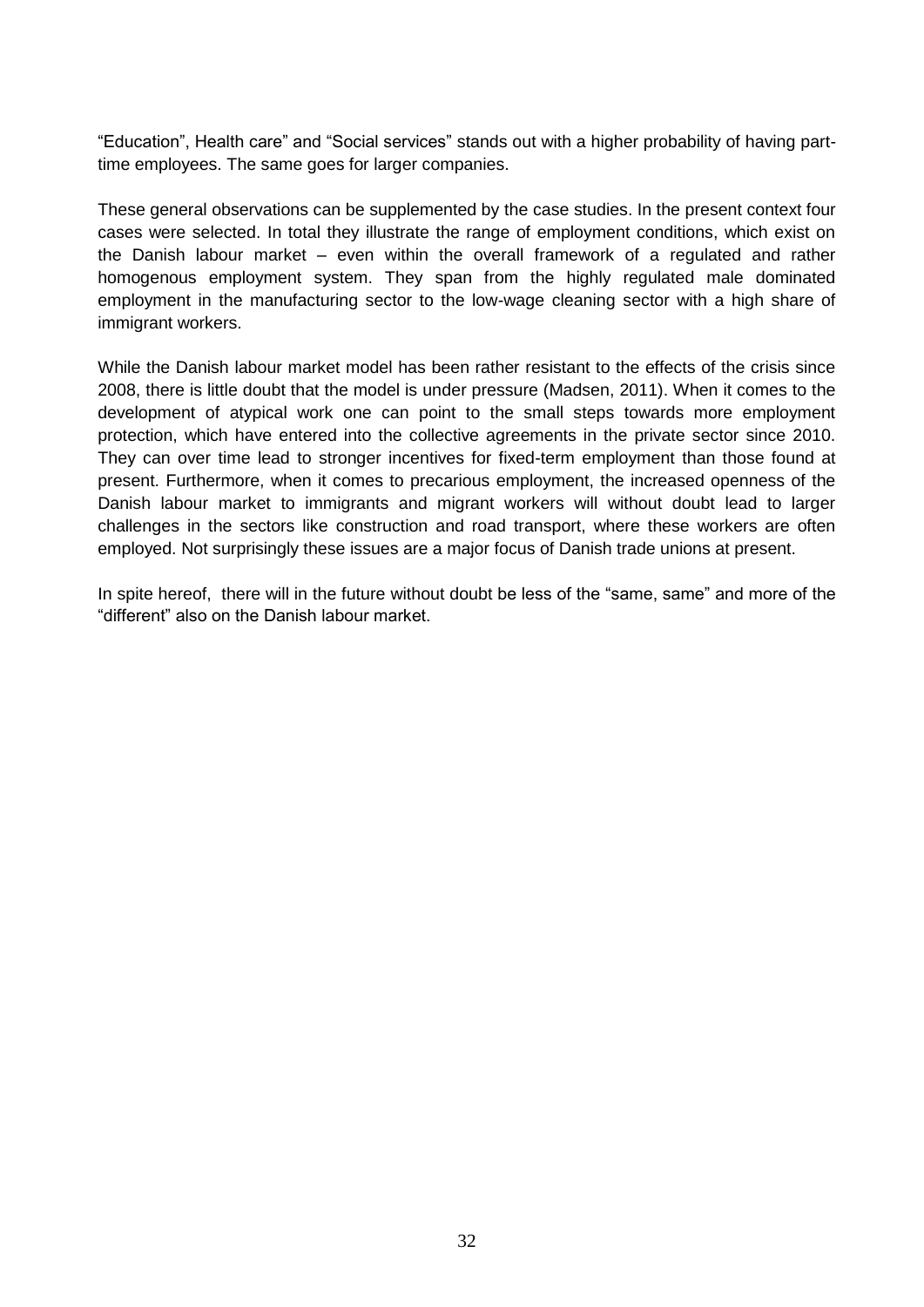#### **References**

Andersen, S.K. (2007): Vikarer mellem fleksibilitet og sikkerhed, *Tidsskrift for Arbejdsliv*, 9(4), 63- 79.

AE-Rådet (2006): Historisk højt antal vikarer, Economic Council of the Labour Movement. http://www.aeraadet.dk/media/filebank/org/vikarbesk-2006q3-mw.pdf

Auer, P. & S. Cazes (eds.) (2003): Employment stability in an age of flexibility. Evidence from industrialized countries, International Labour Office, Geneva.

Auer, P. (2007): In Search of Optimal Labour Market Institutions, pp. 67-99, H. Jørgensen & P.K. Madsen, eds. *Flexicurity and Beyond – Finding a New Agenda for the European Social Model*, Copenhagen: DJOEF Publishing.

Berglund, T. et al (2010)*, Labour Market Mobility in Nordic Welfare States* København: Nordisk Ministerråd

Bredgaard, T., F. Larsen & P.K. Madsen (2005): The Flexible Danish Labour Market – A Review, Aalborg: *CARMA Research Paper 2005:01*.

Bredgaard. T., F. Larsen & P.K. Madsen (2006): Opportunities and Challenges for Flexicurity – The Danish Example, *Transfer*, Vol. 12, No. 1, spring 2006, pp. 61-83.

Bredgaard, T., F. Larsen, P.K. Madsen & S. Rasmussen (2009): *Flexicurity and atypical employment in Denmark*, Carma Research Paper 2009:08.

Danish Confederation of Trade Unions (2004): *Deltidsloven med kommentarer*, Copenhagen: LO, june 2004.

Danish Employers Association (1999): *Arbejdsmarkedsrapport 1999*, Copenhagen: Dansk Arbejdsgiverforening.

Danish Employers Association (2011): *Arbejdsmarkedsrapport 2011*, Copenhagen: Dansk Arbejdsgiverforening.

Dansk Industri (2012): *Personaleomsætning. Personalestatistik 2012 baseret på 2011*, København.

European Foundation for Working and Living Conditions (2011): *Part-time work in Europe*, Dublin.

Erhvervs- og Byggestyrelsen (2006): *Iværksættere og nye virksomheder. Nøgletal 2006.*

Eriksson, T. & P. Jensen (2003): *Tidsbegränsade anställingar – danske erfarenheter*. Working Paper 03-15, Department of Economics, Aarhus School of Business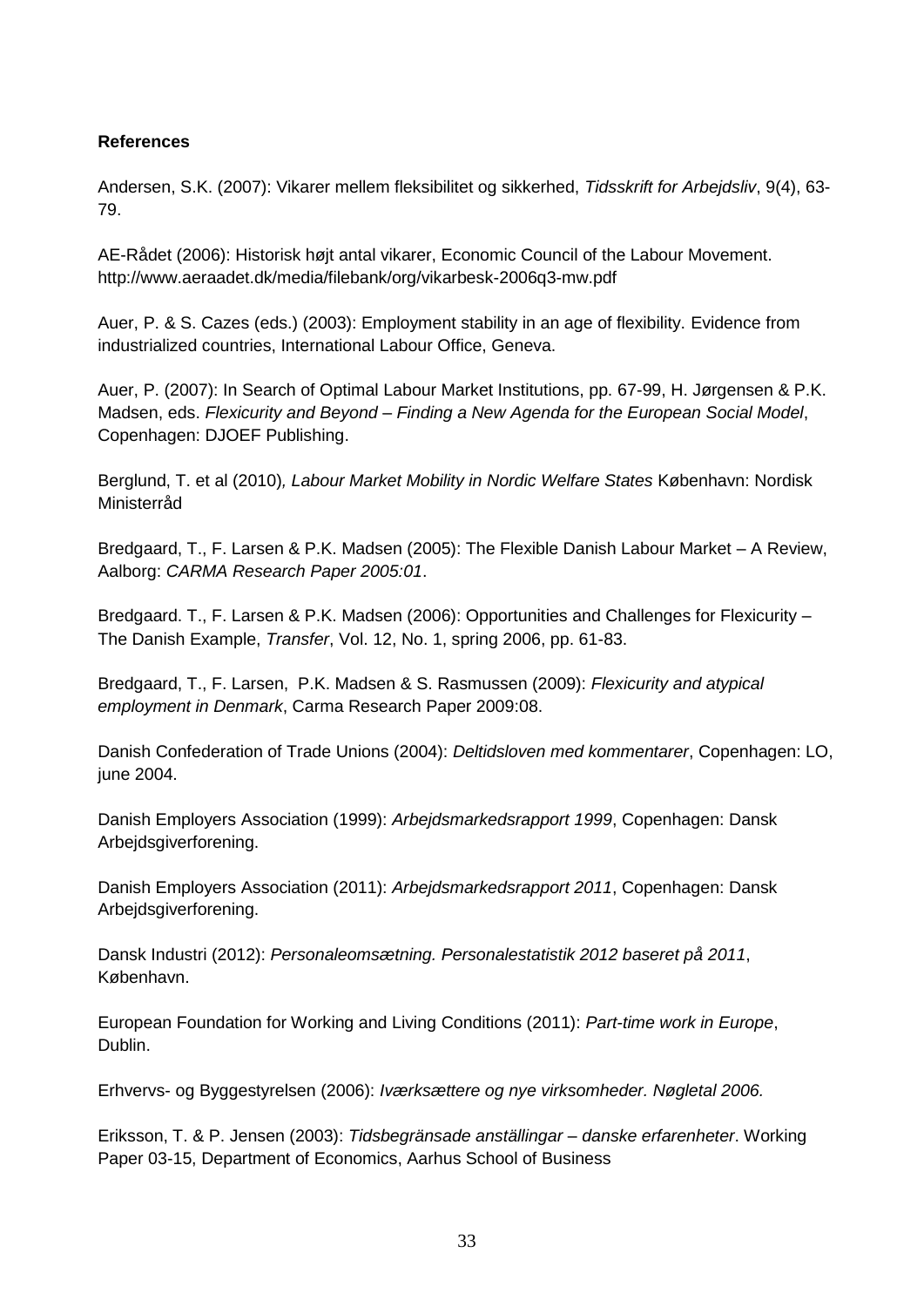Gash, V. (2005): *The labour market outcome of atypical employment in Ireland and Denmark*. Combat Poverty Agency, Working paper 05/3

Hasselbalch, O. (2003): *Tidsbegrænset ansættelse*, Copenhagen: Jurist- og Økonomforbundets Forlag.

Hjalager, Anne-Mette; John Houman Sørensen, Rasmus Juul Møberg, (2005),"Who cares? Male and female careers in the health- and eldercare sector in Denmark", *Equal Opportunities International*, Vol. 24 Iss: 3 pp. 27 - 45

Kirsten Hviid, Flemming Wridt Jensen, Kasper Olesen & Mari-Ann Flyvholm (2010): *Rekruttering af udenlandsk arbejdskraft: Indvandreres arbejdsmiljø og tilknytning til arbejdsmarkedet i Danmark,* Det Nationale Forskningscenter for Arbejdsmiljø (NFA)

Illeris, S; Plougman, P. (2001): *Statistisk analyse af de service-beskæftigedes kvalifikationer*, Roskilde Universitetscenter.

Jensen, Carsten Strøby (2010): "Flexicurity og de danske arbejdsmarkedsrelationer – en eller to modeller?", *Dansk Sociologi*, Vol. 21(1)

Jensen, Torben Pilegaard; Helle Bendix Lauritzen og Britt Østergaard Larsen (2010): *Social- og sundhedsansattes veje på arbejdsmarkedet*, AKF-Rapport, Anvendt Kommunalforskning, København

Kalleberg, A.L. (2000): *Non-standard Employment Relations: Part-time, Temporary and Contract work,* Annual Review of Sociology, Vol. 26, pp. 341-365.

Madsen, M & A. Petersen (2000): Nye ansættelsesformer på det danske arbejdsmarked – bliver de atypiske de typiske?, Copenhagen: Danish Confederation of Trade Unions, LO-dokumentation no. 2, 2000.

Madsen, P. K. (2003) '''Flexicurity'' through labour market policies and institutions in Denmark', in P. Auer and S. Cazes (eds.) *Employment stability in an age of flexibility*. *Evidence from industrialized countries*, Geneva: ILO, 59-105.

Madsen, P. K. (2004) 'The Danish model of ''flexicurity": experiences and lessons', *Transfer*, 10 (2), 187-207.

Madsen, P. K. (2005) 'The Danish road to flexicurity: Where are we. And how did we get there?', in T. Bredgaard and F. Larsen (eds.) *Employment policy from different angles*, Copenhagen: DJØF Publishing.

Madsen, P. K. (2006) 'How can it possibly fly? The paradox of a dynamic labour market in a Scandinavian welfare state', in J. L. Campbell, J. A. Hall and O. K. Pedersen (eds.) *National Identity and a Variety of Capitalism: The Case of Denmark*, Montreal: McGill University Press,